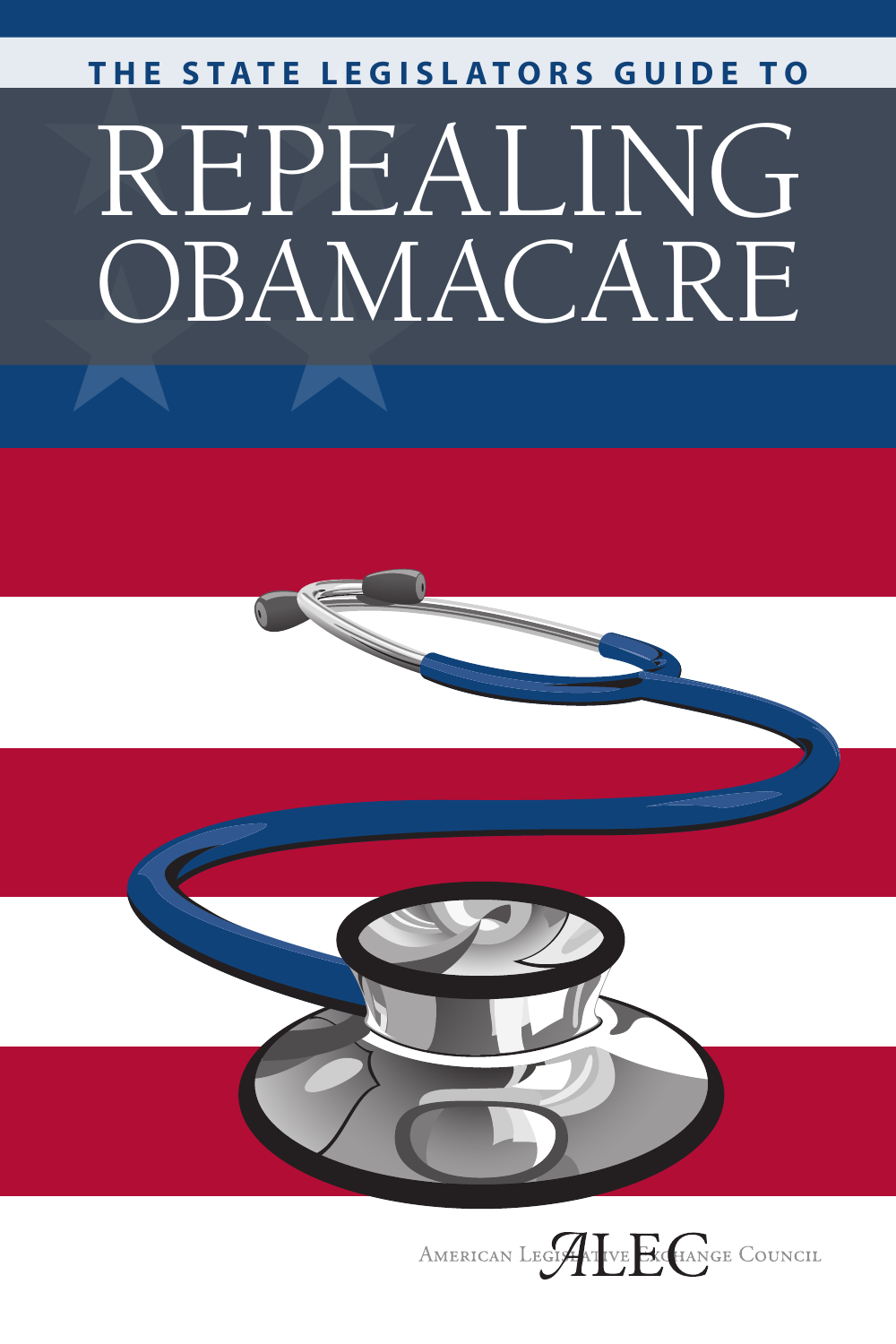*The State Legislators Guide to Repealing ObamaCare*

© 2011 American Legislative Exchange Council

All rights reserved. Except as permitted under the United States Copyright Act of 1976, no part of this publication may be reproduced or distributed in any form or by any means, or stored in a database or retrieval system without the prior permission of the publisher.

Published by American Legislative Exchange Council 1101 Vermont Ave., NW, 11th Floor Washington, D.C. 20005

Phone: (202) 466-3800 Fax: (202) 466-3801

www.alec.org

Designed by Drop Cap Design | www.dropcapdesign.com

The American Legislative Exchange Council (ALEC) is the nation's largest nonpartisan individual membership association of state legislators, with nearly 2,000 members across the nation and more than 100 alumni members in Congress. ALEC's mission is to promote free markets, limited government, individual liberty, and federalism through its model legislation in the states.

Guided by the principle that the best health care is patient-driven, not government-driven, ALEC's Health and Human Services Task Force has been a national leader in promoting free-market, pro-patient health care reform at the state level. Since 2005, 38 states have enacted model legislation developed by ALEC's Health and Human Services Task Force.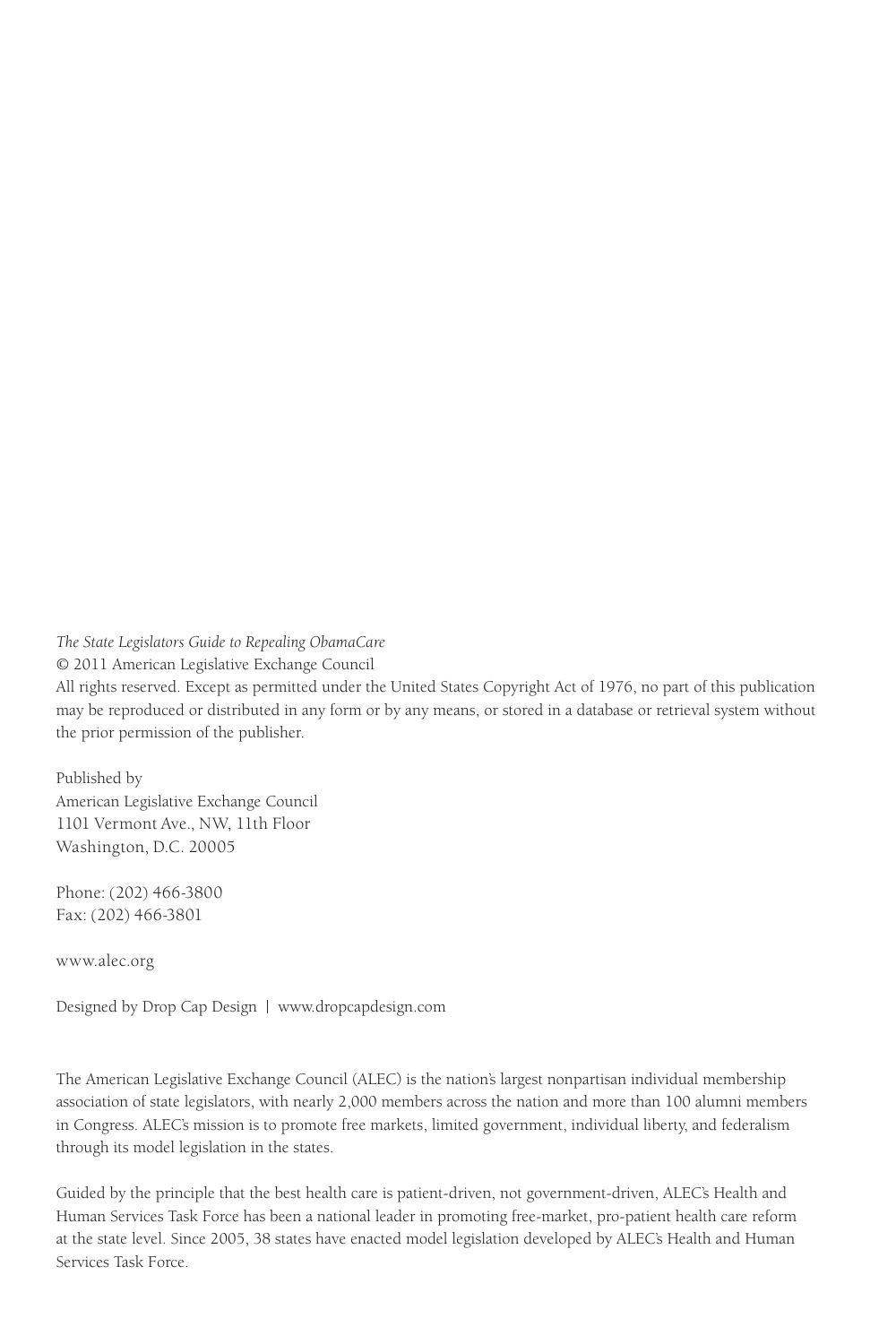

- **How to Use This Guide ii**
- **About ALEC iii**
- **About the Author iv**

#### **What Does ObamaCare Mean for States?** Overburdened Medicaid Programs Higher Taxes Harmful Individual Mandates Job-Killing Employer Mandates Federal Takeover of State Insurance Regulation **1**

- **How Can You, As a State Legislator, Stop ObamaCare?** Decline to Build the ObamaCare Edifice Use Oversight Powers As Appropriate Reframe the Debate on ObamaCare Promote Health Care Freedom Using ALEC Model Legislation **11**
- **Resources 24**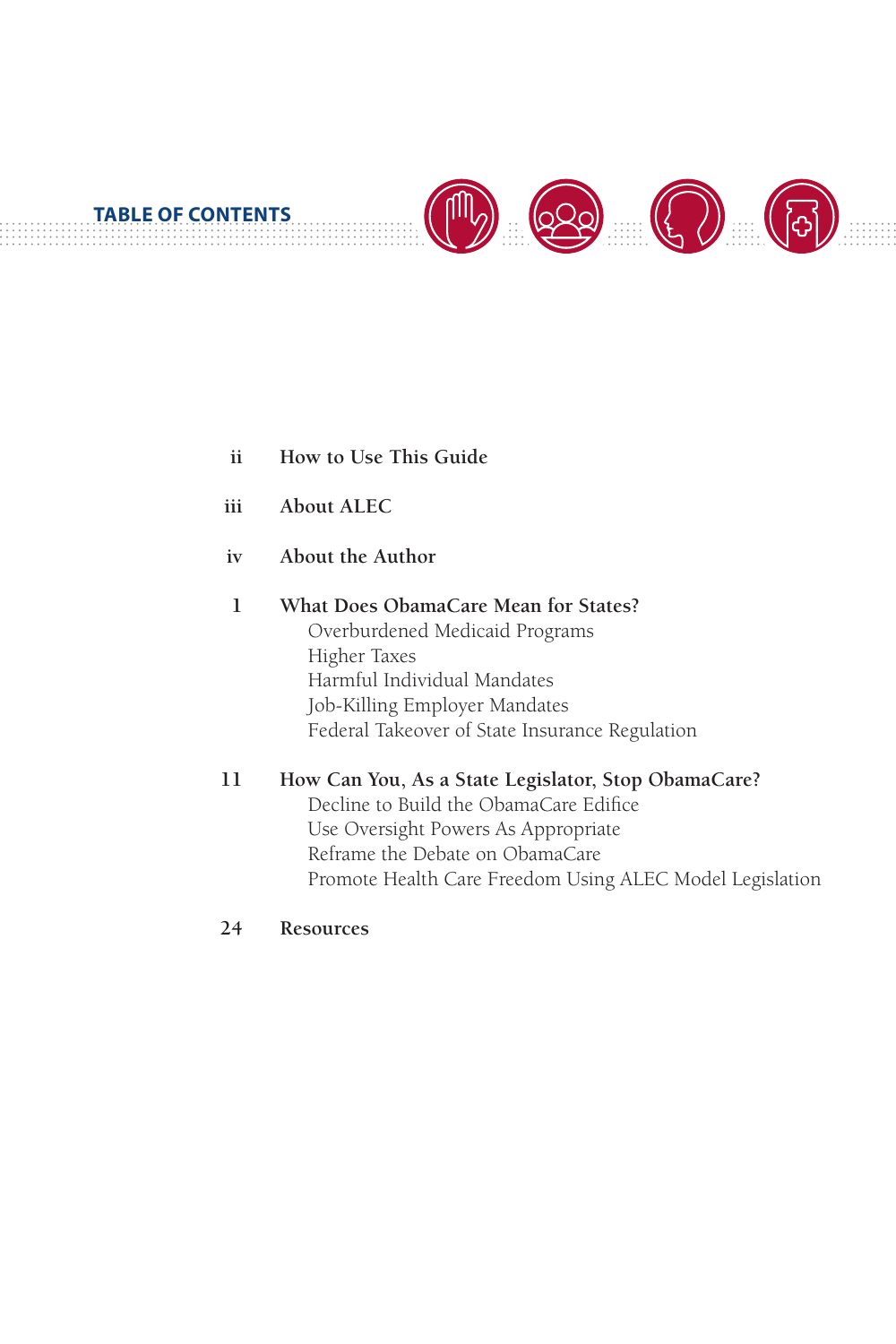

How to Use This Guide

> The *Patient Protection and Affordable Care Act*, otherwise known as "ObamaCare," is truly an unprecedented piece of federal legislation. Unfortunately for states, the precedent it sets is a bad one—one that will result in overburdened Medicaid programs, higher taxes, an unconstitutional requirement that individuals purchase health insurance, and a federal takeover of health insurance regulation.

> As a state legislator, you know that any health reform legislation should mirror the Hippocratic Oath that guides the practice of medicine—"First, do no harm." The best health care is patient- and market-driven, not government-driven—and ObamaCare embodies neither of these qualities.

> *The State Legislators Guide to Repealing ObamaCare* will be an essential tool as you look to halt ObamaCare's harmful effects and implement real healthcare reform that is both market-oriented and patient-centered. Specifically, this guide will help you:

- Learn about ObamaCare's negative effects on Medicaid, taxes, mandates, and insurance regulation;
- Discover some state-level, defensive tactics that you can use to slow or stop ObamaCare's most harmful provisions; and
- Promote "The Health Care Freedom Agenda" through ALEC model legislation.

Now is the time to act. If you would like more information about the issues discussed in this guide, or any technical assistance on health reform activities, contact Christie Herrera, ALEC's Health and Human Services Task Force Director, at (202) 466-3800 or at christie@alec.org.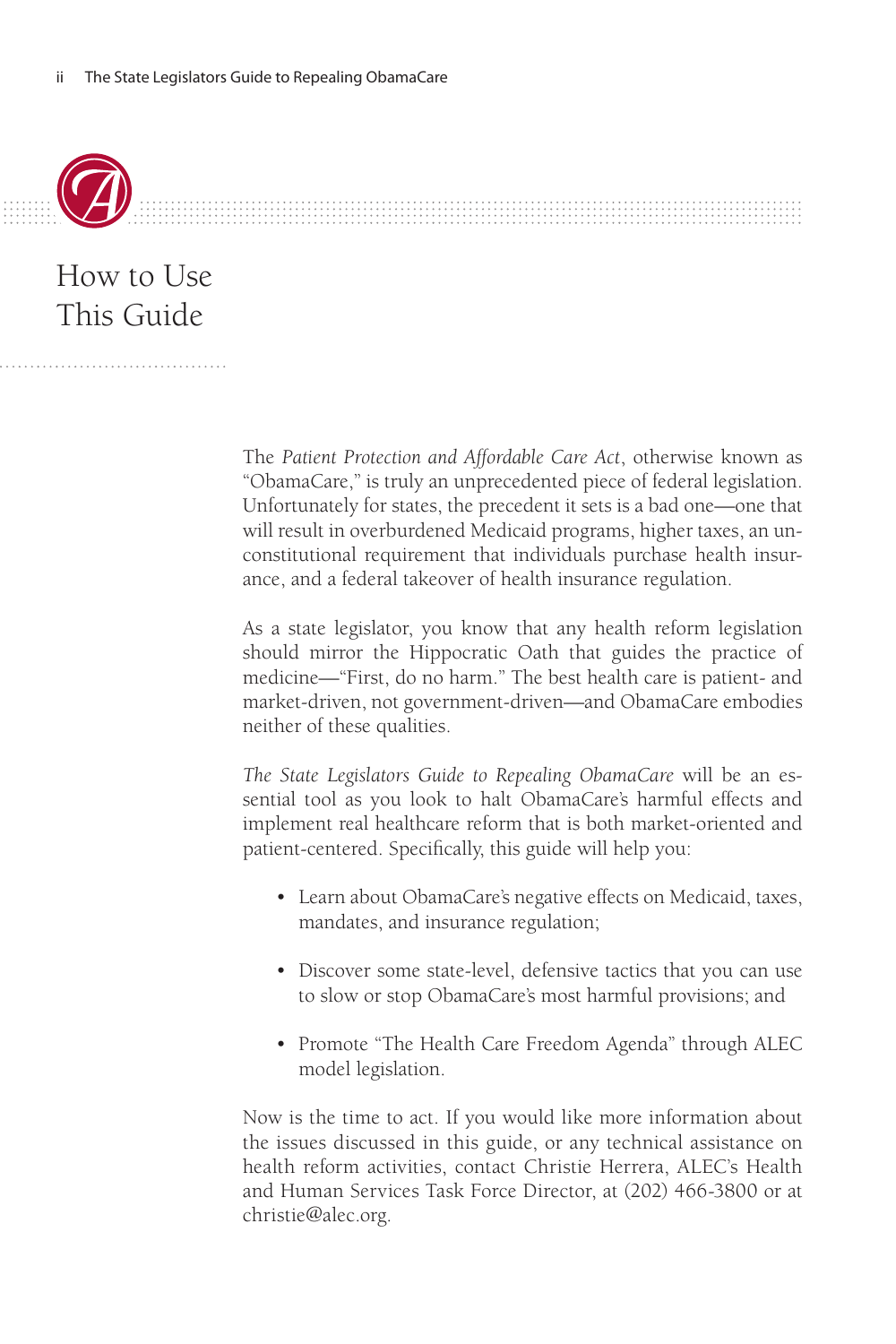

### About ALEC

The American Legislative Exchange Council (ALEC) is the nation's largest nonpartisan individual membership association of state legislators, with nearly 2,000 state legislators across the nation and more than 100 alumni members in Congress. ALEC's mission is to promote free markets, individual liberty, and federalism through its model legislation in the states.

For more than 35 years, ALEC has been the ideal means of creating and delivering public policy ideas aimed at protecting and expanding our free society. Thanks to ALEC's legislators, Jeffersonian principles advise and inform legislative action across the country.

Literally hundreds of dedicated ALEC members have worked together to create, develop, introduce, and guide to enactment many of the cutting-edge policies that have now become the law in the states. The strategic knowledge and training ALEC members have received over the years has been integral to these victories.

Since its founding, ALEC has amassed an unmatched record of achieving groundbreaking changes in public policy. Guided by the principle that the best health care is patient-driven, not governmentdriven, ALEC's Health and Human Services Task Force has been a national leader in promoting free-market, pro-patient health care reform at the state level. Since 2005, 38 states have enacted legislation developed by ALEC's Health and Human Services Task Force.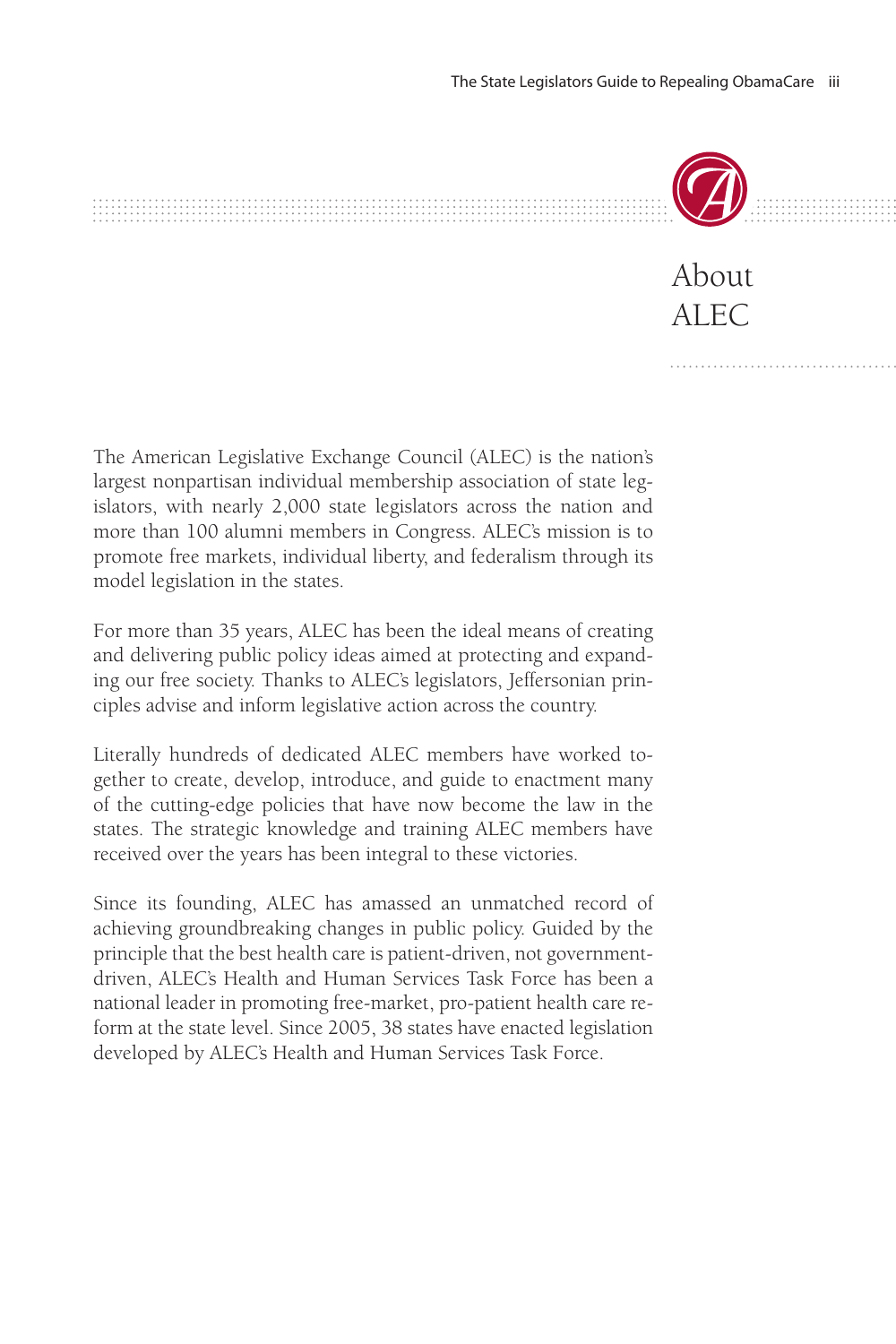

About the Author

> Christie Herrera is director of the Health and Human Services Task Force at the American Legislative Exchange Council (ALEC), the nation's largest nonpartisan individual membership association of state legislators.

> At ALEC, Christie drives model legislation, conducts research, builds coalition support, and heightens media awareness in support of propatient health care policy. Since Christie joined ALEC in 2005, 38 states have enacted model legislation drafted by ALEC's Health and Human Services Task Force.

> Christie has been a key figure in galvanizing state pushback against the federal requirement to purchase health insurance. Legislators in 42 states have introduced or announced ALEC's *Freedom of Choice in Health Care Act*, model legislation mirrored on Arizona Proposition 101 and designed to block an individual mandate and protect patients' rights. The model—named by Governing Magazine as one of the "Top 10 Issues to Watch in 2010"—was enacted in seven states via the legislature or the ballot box, and serves as the basis of *Commonwealth v. Sebelius*, Virginia's first-in-the-nation lawsuit against the federal individual mandate.

> Christie has testified before 11 state legislatures, and she has been a featured speaker to legislative caucuses, nonprofit organizations, trade associations, and business groups across the country. A contributing editor to Health Care News, her policy work has been covered by the New York Times, the Washington Post, the Wall Street Journal, the Economist, Politico, and Fox News Channel, among other media outlets.

> Christie holds a B.S. in communication studies and an M.S. in political science from Florida State University.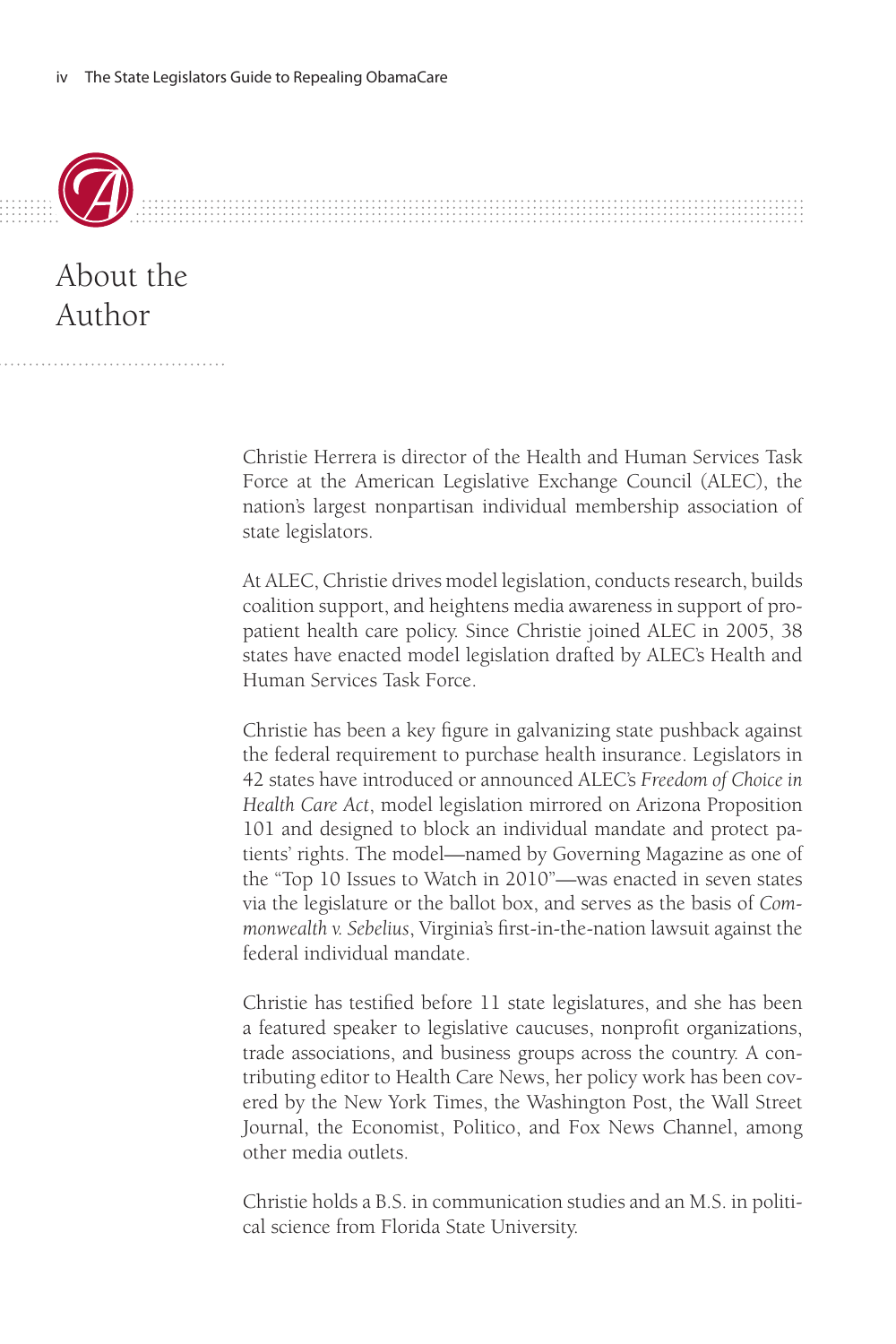# ★ ★ **What Does** ObamaCare Mean for States?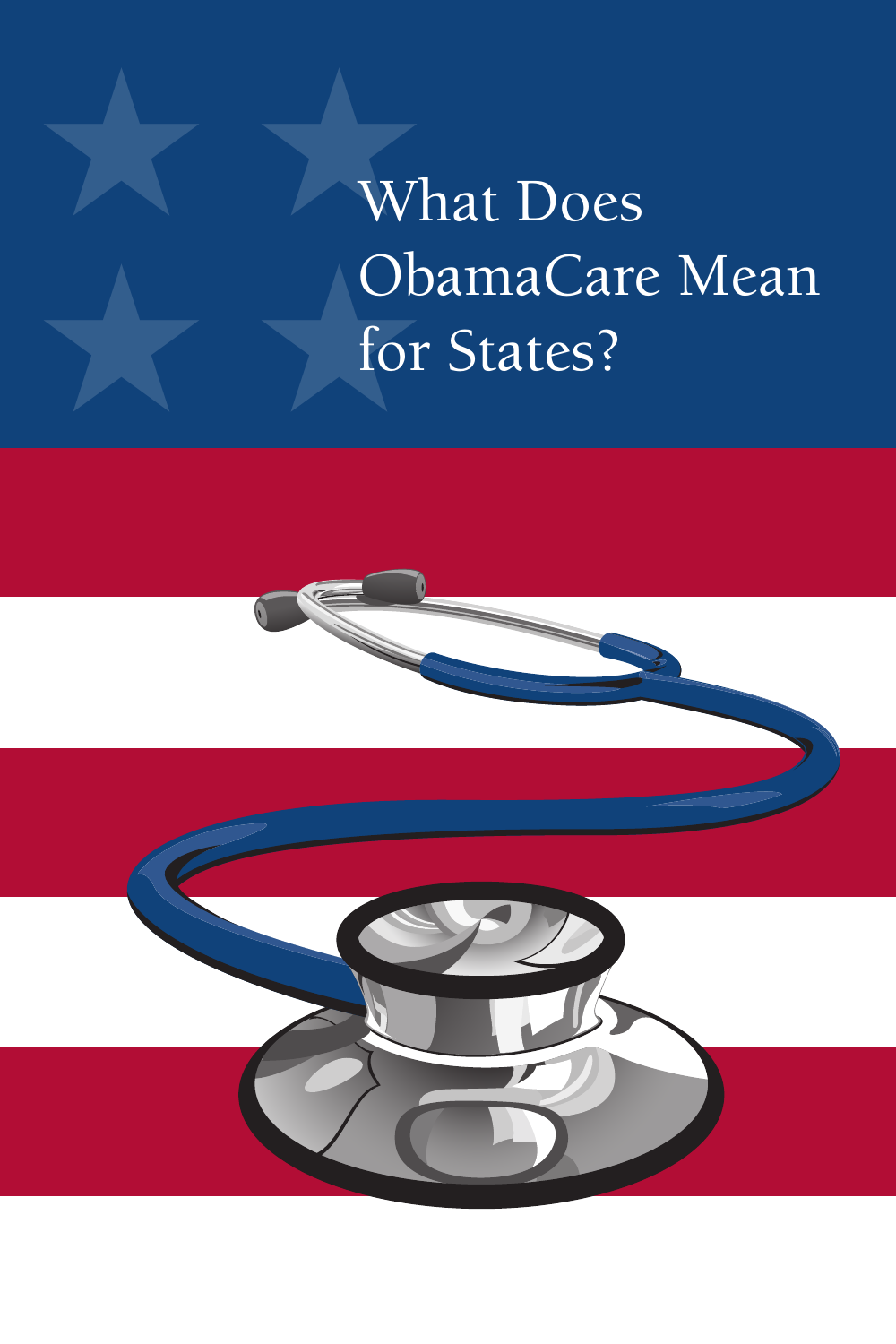

# Overburdened Medicaid

*The Patient Protection and Affordable Care Act will mire states in a poorly-*<br> *Aesianed Medicaid program and will lead to skyrocketing enrollment in designed Medicaid program and will lead to skyrocketing enrollment in government-run health care and untenable state budgets. Their citizens, meanwhile, will face restricted access to care and worsening health outcomes.*

#### **Skyrocketing Enrollment**

ObamaCare requires states to extend their Medicaid programs to everyone earning up to 133 percent of the federal poverty level by 2014. Today that is about \$30,000 for a family of four. According to The Heritage Foundation, thirty-three states will see their Medicaid rolls jump by at least 20 percent. Six more states will see their Medicaid rolls jump by at least 40 percent. And Oregon, Texas, and Nevada will see their Medicaid rolls increase by 50 percent or more.

#### **Untenable State Budgets**

ObamaCare's Medicaid mandates will bring significant fiscal damage to already-strained state budgets, especially when taking into consideration the amount states currently spend on Medicaid. From

#### **Increase in Medicaid Population Under ObamaCare in 2014**

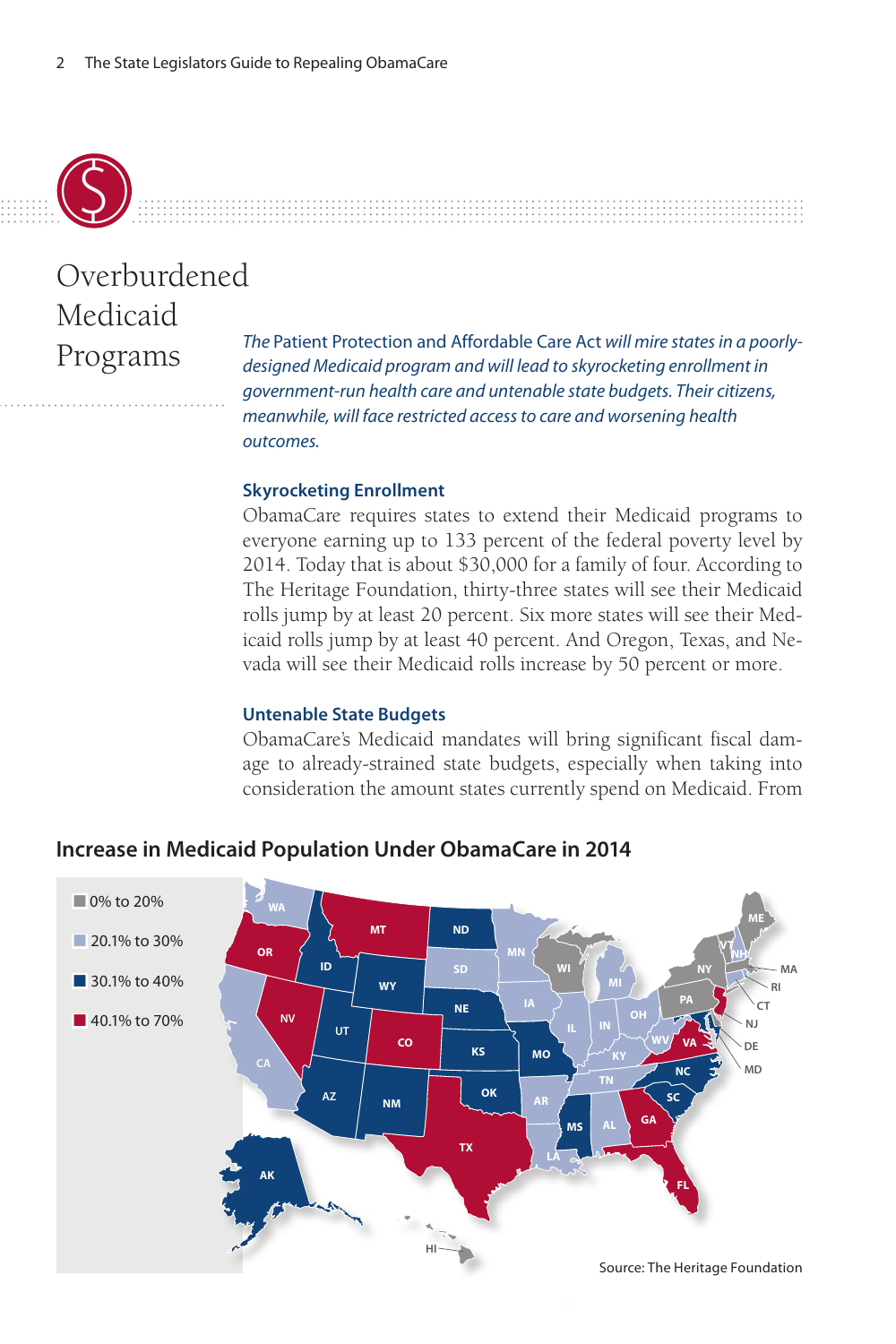

#### **States Spend 1/6 of Their Budgets on Medicaid**

Source: StateHealthFacts.org

2001-2004, state Medicaid spending per capita grew an average of about 10 percent per year, according to the Kaiser Family Foundation's StateHealthFacts.org. And from 2004-2007, spending has increased by an average of 4 percent per year, compounding budgetary difficulties for states as the economy has worsened.

The state fiscal picture gets bleaker when we examine how much Medicaid consumes of each state's budget even prior to expansion required by ObamaCare. According to StateHealthFacts.org, Medicaid currently accounts for about 17 percent of all state-level spending. This is more than what states spend on higher education and transportation combined. Expanding Medicaid will continue to put pressure on state budgets—especially in states like Ohio, which today spends nearly 40 percent of its budget on Medicaid. The state of New Jersey, which already spends the fourth-highest amount per enrollee, will have to endure a nearly 50 percent increase in Medicaid enrollees by 2014.

The "perfect storm" of mandatory Medicaid expansion, tight state budgets, and declining tax revenues means that state legislators will have to make hard choices. But those choices will get even tougher with ObamaCare's "maintenance of effort" requirement, which prevents states from cutting Medicaid eligibility. Legislators may have to cut even more from vulnerable programs or slash Medicaid benefits for existing enrollees.

The federal government already gives states matching funds for what they spend on Medicaid. ObamaCare's supporters correctly point out that the federal government will increase its matching fund ratio for the people who are added as a result of the law. The federal government will pay states up to 100 percent of those new costs between now and 2020, and then 90 percent in 2020 and beyond.

But the ObamaCare Medicaid money comes with its own problems. First, state legislators must take into account that federal money is not free money—their constituents pay federal taxes, too. Second, the federal subsidies don't cover the entire Medicaid expansion that will result from the new law. Roughly one in four uninsured

**State Medicaid Spending Has Grown by at Least 4% Per Year in the Last Decade**



Source: StateHealthFacts.org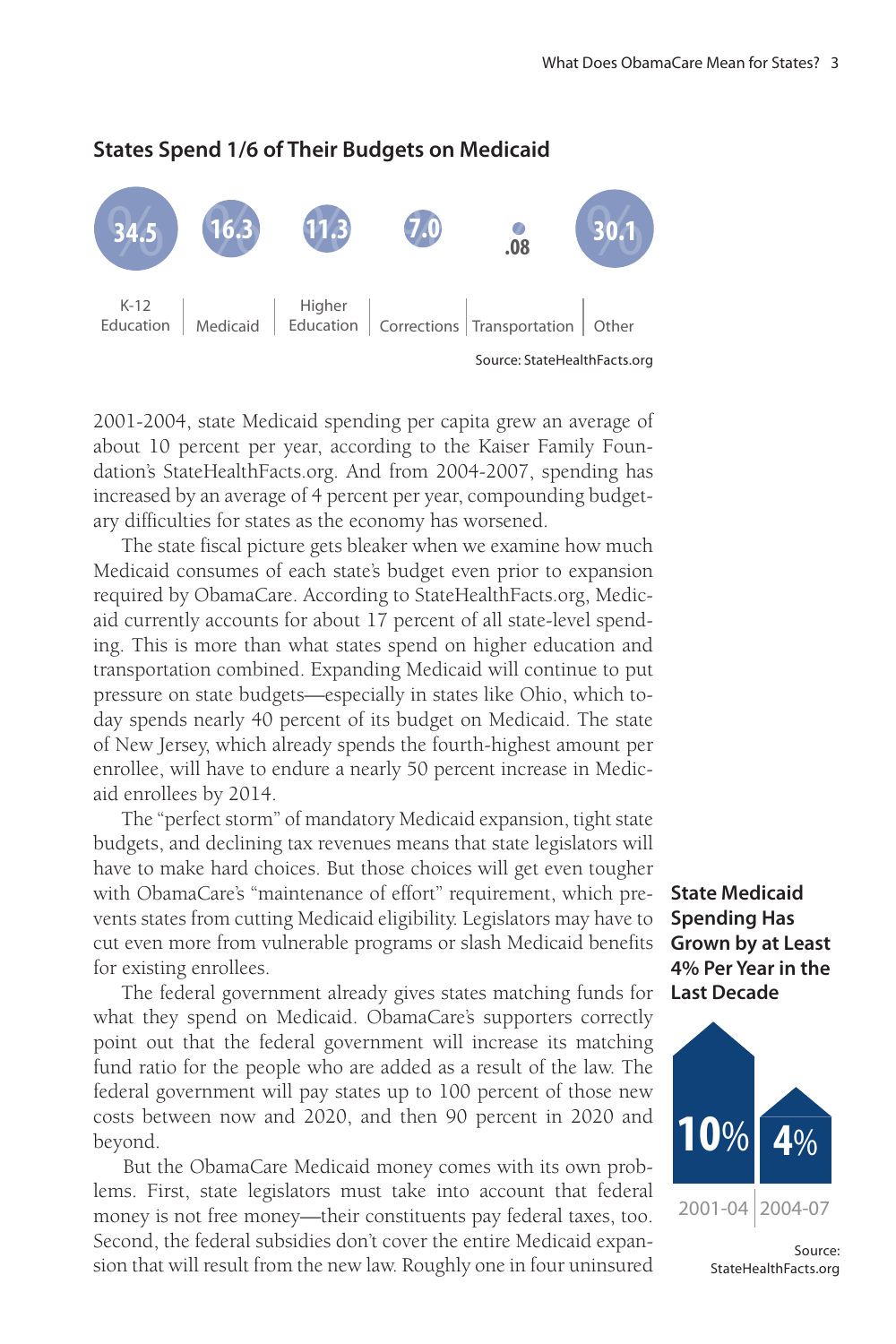people are currently eligible for Medicaid, but not yet enrolled. ObamaCare's requirement that everyone purchase health insurance will likely push those people onto the Medicaid program. It will not, though, give states enhanced matching funds for them. And finally, according to The Heritage Foundation, states will be on the hook for their own \$37 billion "doc fix" beginning in 2015, when extra federal money for reimbursing Medicaid doctors runs out.

#### **Restricted Access and Worsening Care**

Medicaid is a "lose-lose" proposition. Not only is it expensive for states and taxpayers, but it also is a bad deal for beneficiaries, restricting access and providing poor quality care.

Because the *Patient Protection and Affordable Care Act* effectively outlaws low-cost insurance (more on that later), Medicaid will become the only coverage option for low-income Americans. Unfortunately for them, being enrolled in Medicaid is no guarantee that a person can see a doctor. Medicaid currently pays doctors about 60 cents for every dollar of care they provide. Scott Gottlieb, a resident fellow at the American Enterprise Institute, estimates that 40 percent of doctors restrict access to Medicaid enrollees due to low reimbursement rates, and that only 50 percent of doctors accept new Medicaid patients. By comparison, 70 percent of doctors take new patients from Medicare, which pays more.

Many ObamaCare supporters pushed for a federal requirement to purchase health insurance to ease the burden that uninsured people place on crowded hospital emergency rooms (ERs). Ironically, it is the portion of the population on the Medicaid program—which ObamaCare will expand dramatically—that is the main user of ERs for non-ER care. That is because low reimbursement rates have left many beneficiaries with no choice but to receive routine care in the ER. According to a recent study in the *Annals of Emergency Medicine*, two-thirds of ER "frequent fliers"—those who visit the ER four times or more per year—were covered by either Medicaid or Medicare. And the National Center for Health Statistics reports that Medicaid patients are twice as likely as the uninsured, and four times as likely as the privately-insured, to use the ER.

Restricted access to care for Medicaid patients often results in poor care and worsening health outcomes. A recent University of Virginia study shows that Medicaid patients who need surgery are 13 percent more likely to die than the uninsured, and 97 percent more likely to die than those with private insurance. Scott Gottlieb reveals that Medicaid patients are 50 percent more likely to die after bypass surgery because of poor follow-up care, and that Medicaid patients with cancer are two to three times more likely to die from the disease.

**Medicaid Patients**



**Medicaid patients are twice as likely as the uninsured, and four times as likely as the privately-insured, to use the emergency room.**

Source: National Center for Health Statistics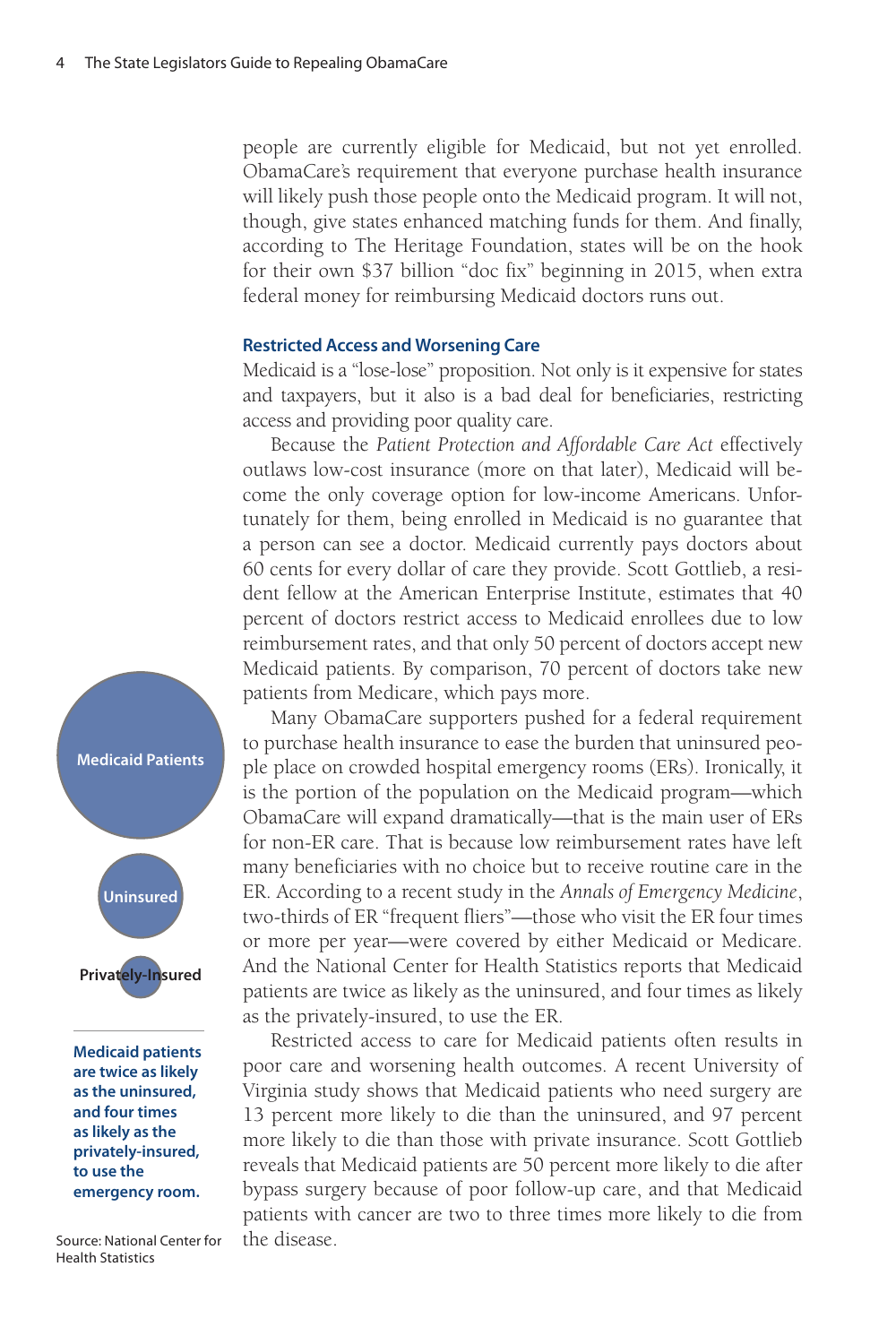

# Higher Taxes

The Cato Institute calculates that the *Patient Protection and Affordable Care Act* will result in more than \$669 billion in new or increased taxes over its first 10 years. In the current fiscal crisis, ObamaCare's tax hikes will prevent job growth, stifle small businesses, and postpone economic recovery.

The new law imposes a number of new excise taxes on the health industry, including a \$20 billion tax on medical device manufacturers, a \$22 billion tax on brand-name prescription drugs, and a \$60 billion tax on large health insurers. The new taxes will likely be passed on to consumers through higher prices for the taxed products. The taxes may also bring about reductions in research and development, which will lead to stifled innovation, fewer new products, and less consumer choice. States that house these industries may suffer an additional blow—the new taxes may be absorbed by local workers in the form of layoffs, wage cuts, or benefit reductions.

ObamaCare's tax hikes will affect small businesses, too, primarily through a new requirement that they file a 1099 tax form for each vendor from whom they purchase more than \$600 of goods or services in a year. The move, which will add \$17 billion to federal coffers, would be a burden for any business, but is particularly harmful for small businesses with limited resources and experience in dealing with bureaucracies. According to the National Federation of Independent Business, small businesses employ about half of private-sector employees, and have generated between 60-80 percent of net new jobs annually over the last decade.

#### Americans will be subjected to many other ObamaCare-related taxes, with the following costs scored over the first ten years, including:

New restrictions on some previously tax-free spending that uses Health Savings Accounts (HSAs), Flexible Spending Accounts (FSAs), or Health Reimbursement Accounts (HRAs), generating \$1.4 billion in new revenue starting in 2011;

An increase in the penalty for early withdraws from HSAs, generating \$1.4 billion in new federal revenue starting in 2011;

A new cap on total FSA spending, generating \$13 billion in new federal revenue starting in 2013;

An increase in the threshold for being able to deduct medical expenses on personal tax returns, from 7.5 percent of adjusted gross income, to 10 percent, generating \$15.2 billion in new revenue starting in 2013;

A new 3.8 percent tax on investment income for workers making more than \$250,000, generating \$123 billion in new federal revenue starting in 2013;

An excise tax on high-value health insurance, or "Cadillac," plans, generating \$42 billion in new federal revenue starting in 2018.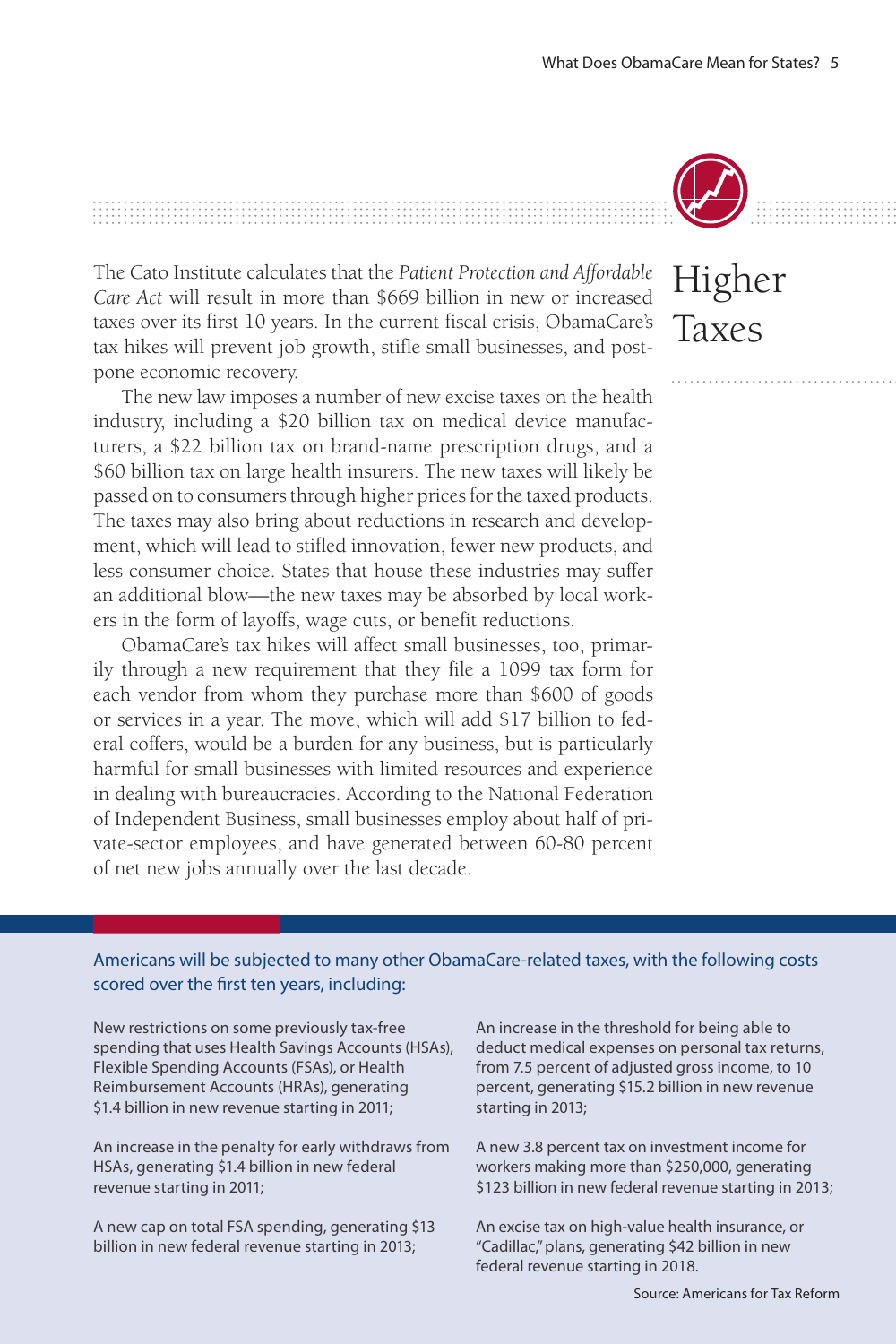

## Harmful Individual Mandates

At the heart of the *Patient Protection and Affordable Care Act* is the individual mandate, or the federal requirement that a person purchase government-approved health insurance. In 2014, the uninsured will be fined either \$95 or 1 percent of annual income, whichever is greater. So will anyone who has insurance that does not meet ObamaCare's new "minimum essential coverage" criteria. In 2015, the penalties increase to either \$325 or 2 percent of annual income. In 2016 and beyond, the penalty is \$695 or 2.5 percent of annual income.

But not all Americans would be subject to the new penalties. ObamaCare provides exemptions for those who earn less than 100 percent of the federal poverty level; "hardship" cases for whom insurance will cost more than 8 percent of their income; illegal immigrants; prisoners; religious objectors; Indian tribe members; and those who are uninsured for less than three months of the year.

To date, 22 states have filed suit over the constitutionality of the individual mandate. There are also more than 20 anti-mandate lawsuits filed by private individuals and organizations. Much of the litigation centers on the federal government's claims that the individual mandate is permissible either under the Constitution's Commerce Clause or Congress' taxing power.

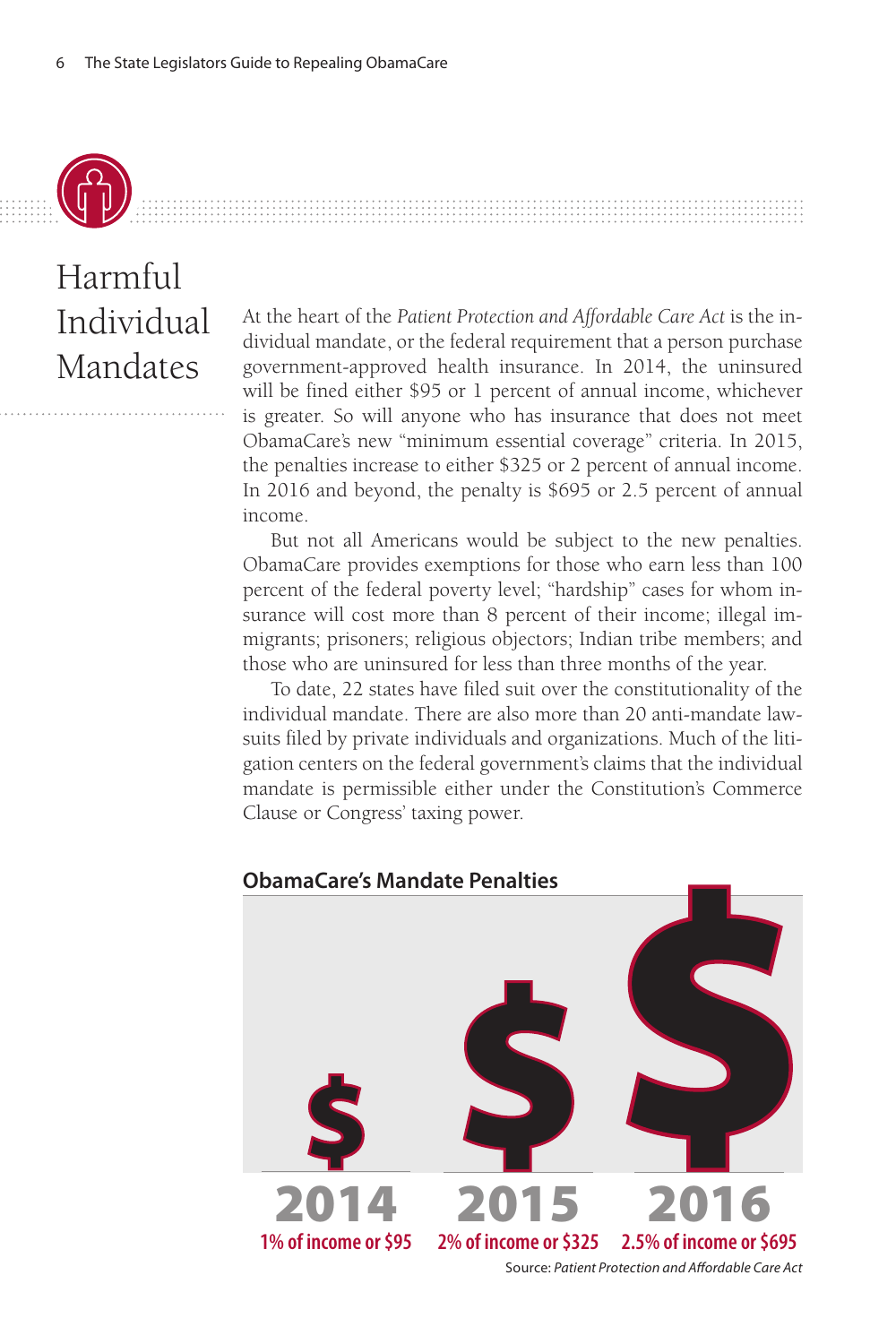But many legal scholars have criticized those claims and say that the individual mandate sets a dangerous precedent. Never before has the federal government used the Commerce Clause to require individuals to engage in an economic activity—in this case, buying health insurance. And Congress has never before implemented a penalty on certain individuals and called it a "tax" that is allowed under its taxing authority.

The unconstitutionality of the individual mandate was bolstered in December 2010, when District Judge Henry Hudson struck down the requirement in *Commonwealth v. Sebelius*, Virginia's first-in-thenation healthcare lawsuit. In the ruling, Hudson said that the individual mandate was "beyond the historical reach of the Commerce Clause" and that its fines constituted a penalty, not a tax.

The individual mandate not only raises serious constitutional concerns, but it also presents a number of issues for health policy. First, a government requirement to purchase health insurance does not automatically mean universal coverage. In Massachusetts, a state that has imposed an individual mandate since 2006, varying reports suggest that more than 167,000 people still lack coverage. This does not bode well for the federal individual mandate, which imposes weaker penalties for non-compliance.

Ironically, those who might be most affected by the individual mandate are people who already have health insurance. Obama-Care's "minimum essential coverage" requirement forces the alreadyinsured to drop their current insurance by 2014 if the plans do not cover all the services the law says must be covered. These include: ambulatory patient services; emergency services; hospitalization; maternity and newborn care; mental health and substance abuse disorder services; prescription drugs, rehabilitative and habilitative services; laboratory services; preventive and wellness services; chronic disease management; and pediatric services, including oral and vision care.

Even worse, the *Patient Protection and Affordable Care Act* gives the Secretary of the U.S. Department of Health and Human Services (HHS) the final say over which new benefits will be added to this list—which opens the door to a flurry of special-interest lobbying in order to gain HHS designation of products or services as "essential." As more "essential benefits" are added to the minimum level of coverage, premiums will increase and price more Americans out of the insurance market. The new mandates may also force people who have low-mandate, high-deductible health policies to drop their current plans in favor of government-approved coverage.

*An individual mandate does not automatically mean universal coverage. In Massachusetts, more than 167,000 people lack coverage despite the mandate.*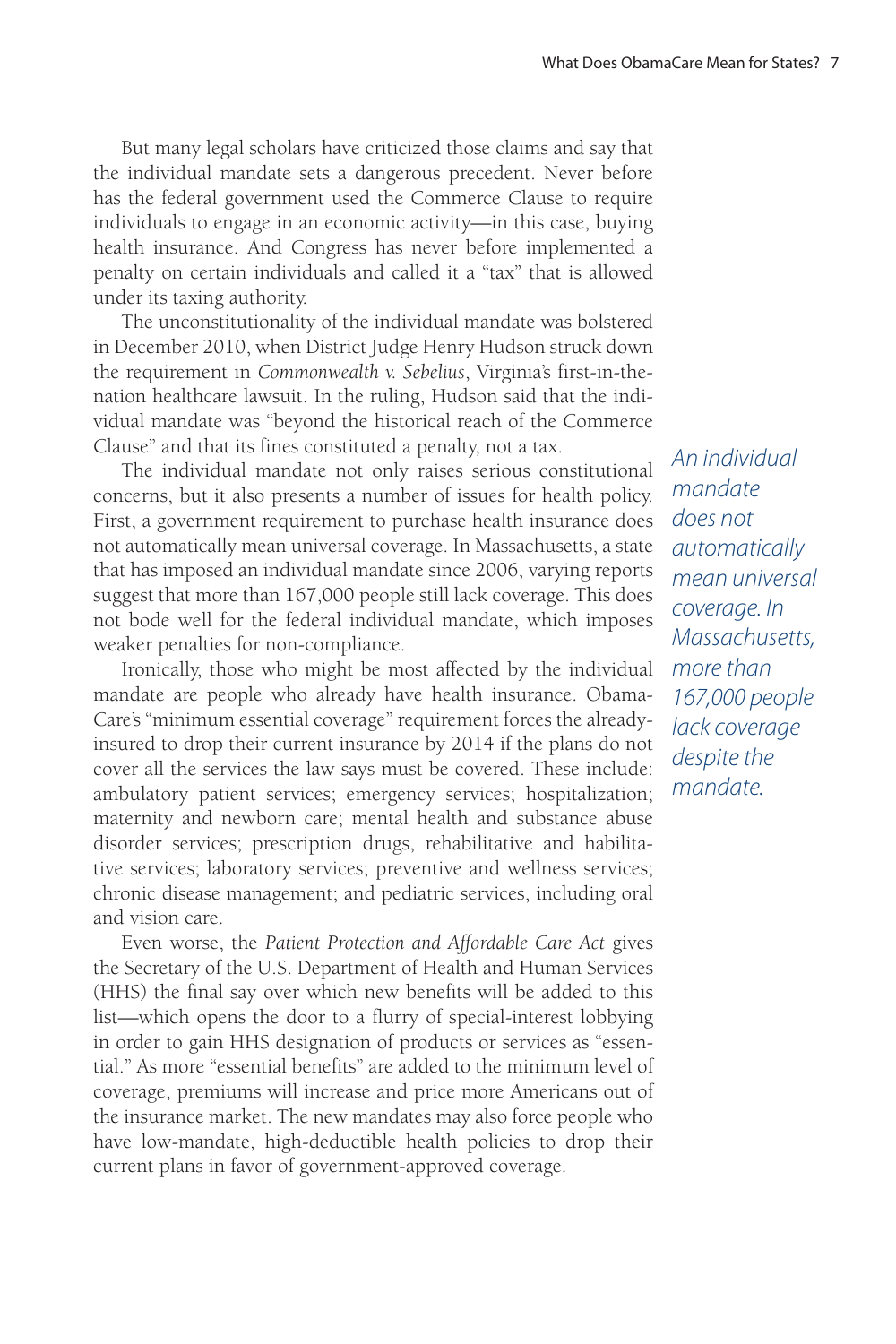

# Job-Killing Employer Mandates

*ObamaCare will cause 51% of employers to drop current coverage by 2013.*

The employer mandate in the *Patient Protection and Affordable Care Act* requires employers with more than 50 workers to provide federally dictated "minimum essential coverage," or else pay a \$2,000 fine per worker, starting in 2014. If an employer offers health insurance that does not provide "minimum essential coverage" and at least one worker qualifies for ObamaCare's new federal subsidies, the penalty can be as much as \$3,000 per worker.

Just as the individual mandate will harm the people who already have health insurance, the employer mandate will inflict the most harm on businesses that already offer coverage. Although HHS has issued rules that allow some employee health insurance plans to be grandfathered into the new law, any change to current coverage, no matter how small, will result in a loss of grandfathered status.

In fact, the Obama Administration itself predicts that more than half of all employers, and as many as 80 percent of small businesses, will have to give up their current coverage because they will lose their grandfathered status by 2013. In recent years, an increasing number of firms have been dropping coverage for their workers. ObamaCare's treatment of insurance plans offered by small employers has the potential to cripple health insurance coverage rates.

Unsurprisingly, the employer mandate might be as ineffective as the individual mandate, as many firms will decide that it is cheaper to pay the penalty than purchase federally designed insurance.



**ObamaCare Will Cause Up to 80% of Small Businesses to Drop Current Coverage by 2013**

Source: U.S. Departments of Treasury, Labor, and Health and Human Services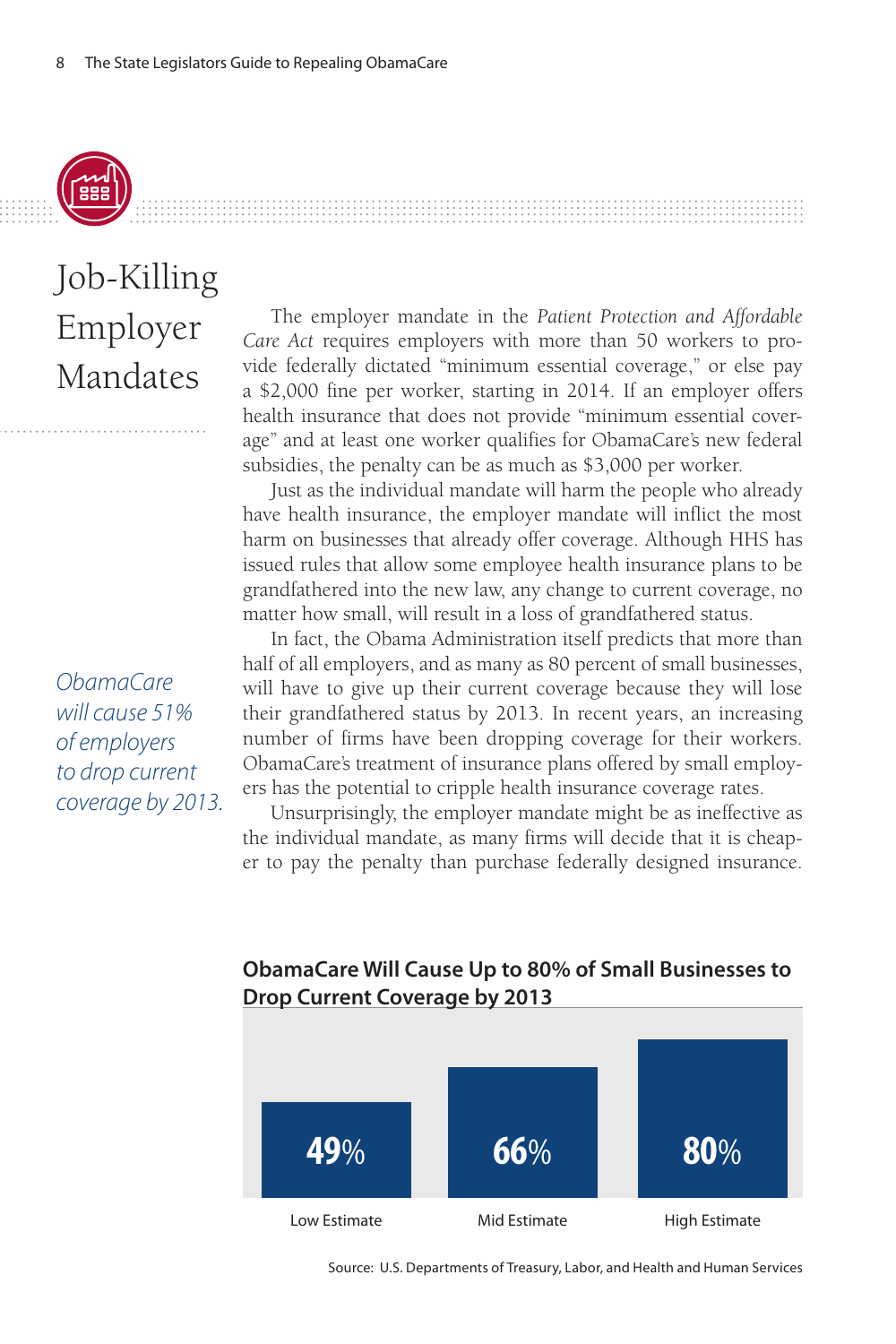The mandate might also shift employment from full-time workers to part-time workers, who are partially exempt from the new law. In 1974 Hawaii became the first state to implement an employer mandate. The number of Hawaii's uninsured has remained relatively constant, because many Hawaiian employers escaped the mandate by shifting work to exempt, part-time employees. In July 2009, the Federal Reserve Bank issued a report on Hawaii's mandate, saying that "An employer mandate is not an effective means of achieving universal coverage."

The states collectively employ more than 3.8 million workers, according to the U.S. Census Bureau, and in 2014 will also be subjected to the new requirement. But the most troubling aspect of the employer mandate is the enormous cost-shift from businesses to their workers, which will impede economic recovery. Employers that face extra costs—either through complying with the "minimum essential coverage" requirement or paying the penalty—will adjust for them by raising prices, cutting wages and benefits, or laying off workers. The National Federation of Independent Business predicts that ObamaCare's employer mandate will result in a loss of 1.6 million jobs by 2014—with 66 percent of those lost jobs coming from small businesses—and a real GDP contraction of approximately \$200 billion by 2013.





Source: National Federation of Independent Business



The *Patient Protection and Affordable Care Act* ushers in a federal takeover of health insurance regulation, which has primarily been the purview of states since the 1945 *McCarran-Ferguson Act*. Many of ObamaCare's new regulations not only restrict states' ability to regulate health plans, but they also override patient protections already adopted by the states.

The most high-profile change prohibits insurance companies from fully taking into account a customer's pre-existing medical conditions when deciding how much to charge, or even whether to offer insurance at all. Known colloquially as "prohibiting insurance companies from discriminating against sick people," it goes by the technical term "guaranteed issue." What it means in practice is that individuals who are in good health can wait to purchase insurance until they are sick. They can use the guaranteed-issue rule to force insurance companies to bail them out at the last minute.

## Federal Takeover of State Insurance Regulation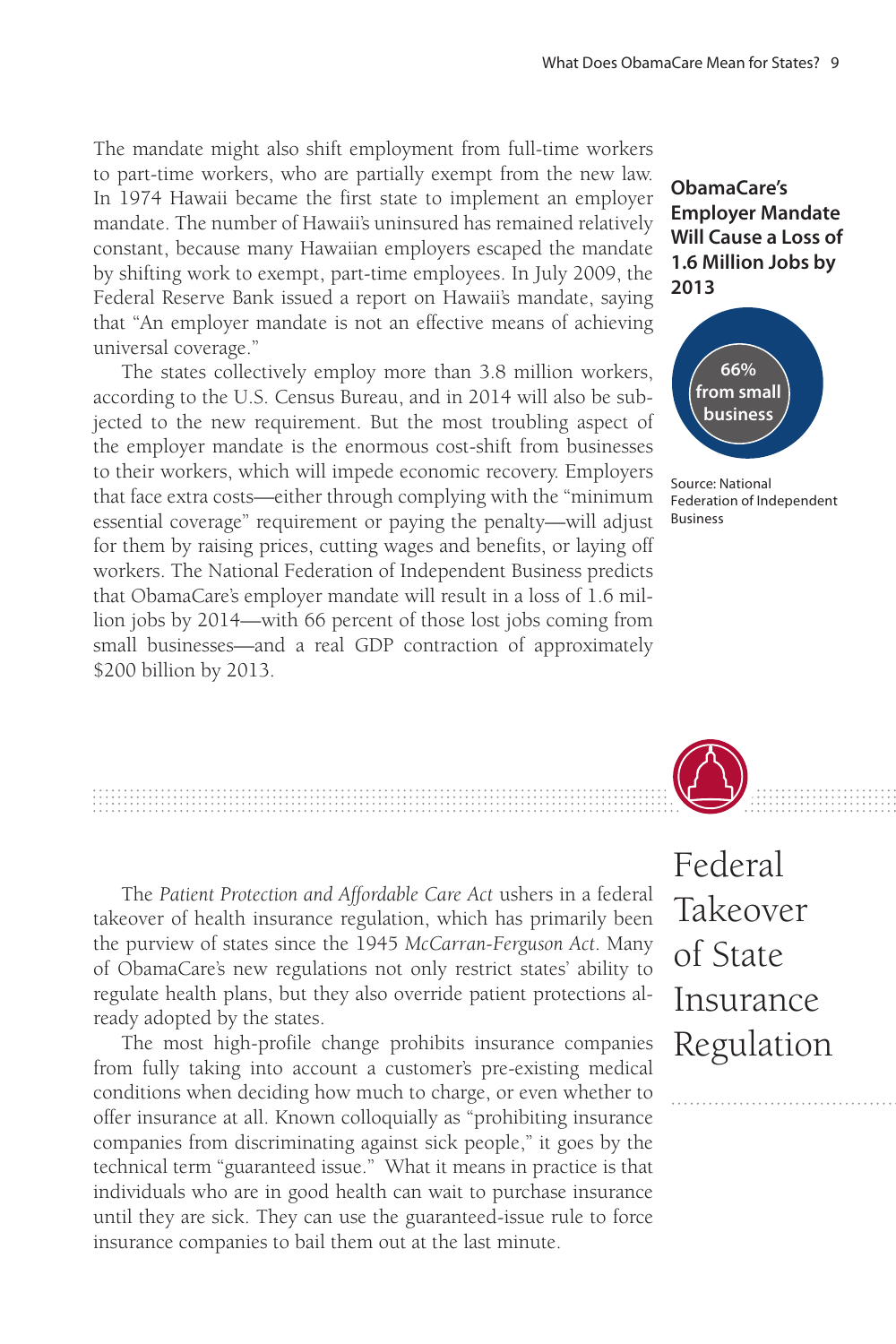*Many of ObamaCare's new regulations not only restrict states' ability to regulate health plans, but they also override patient protections already adopted by the states.*

The negative effect of this government-aided technique is known as "adverse selection," in which the health insurance pool is mostly populated by the sick. In extreme cases, this can lead to a "death spiral" for the insurance plan, leaving ever-smaller pools with increasingly sicker, and more expensive, people in them.

Knowing that adverse selection can happen, the framers of ObamaCare instituted an individual mandate. In theory, the mandate will get "everyone into the market" and spread the risk around. The problem is that the ban will make coverage more expensive for the young and healthy, while the individual mandate's penalties might be too weak to force them into the marketplace.

It is bad enough that ObamaCare will usurp state authority, but even worse that it will replace state oversight with poorly-designed federal "reforms" like the following:

- A requirement that insurers offer parents the option of extending coverage for "children" up to age 26, which will make coverage more expensive while ignoring market-based approaches to cover the young and healthy, starting in 2010;
- A requirement that insurance companies spend at least 80-85 percent of premium dollars on medical care, which will lead to less consumer choice and higher prices, starting in 2011;
- • New limits on insurance deductibles and a ban on policies with lifetime limits, which may eliminate popular coverage options such Health Savings Accounts, starting in 2011; and
- New requirements to establish federally designed health insurance exchanges, which will erect massive new bureaucracies that are unresponsive to local needs, starting in 2014.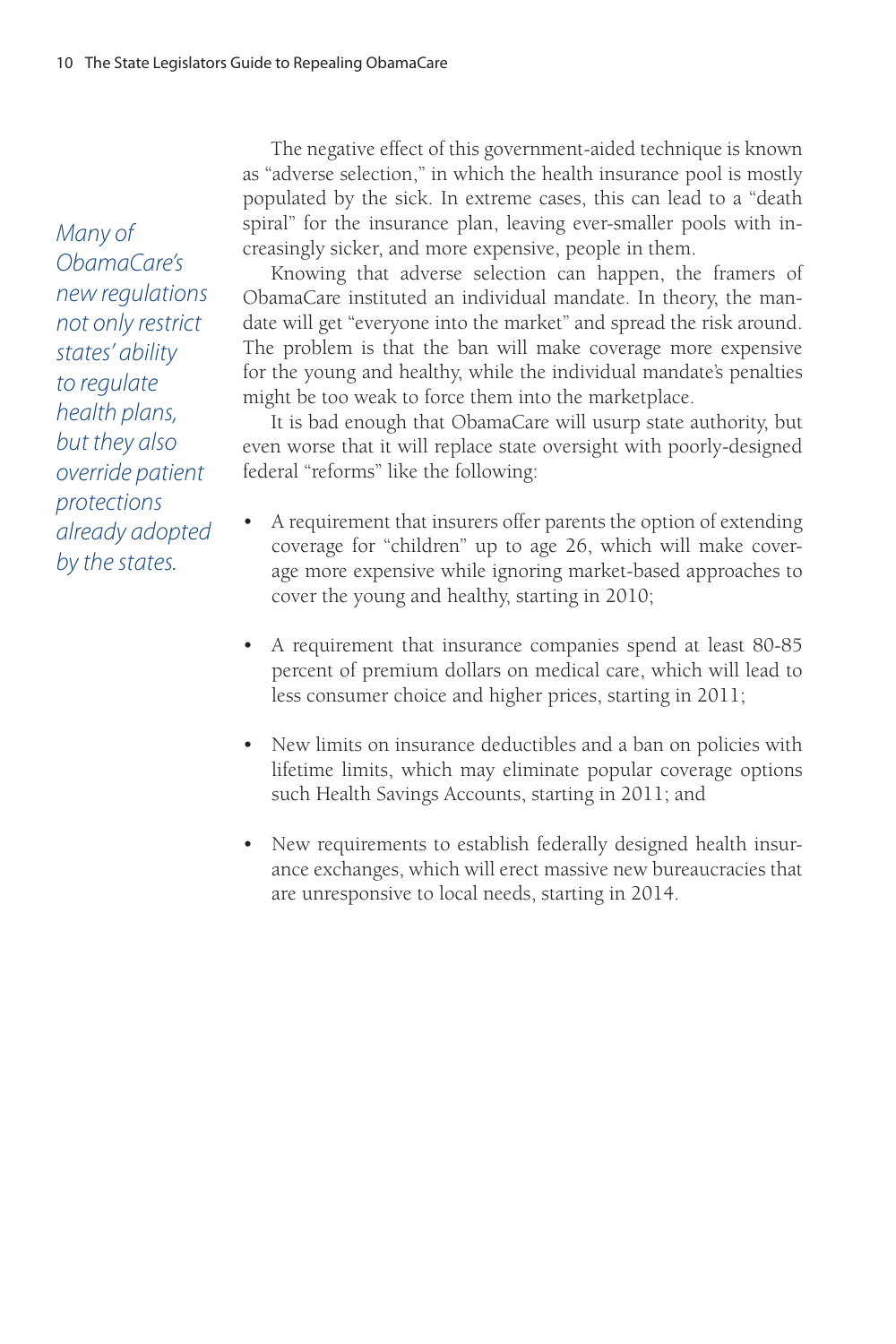As a ! How Can You, As a State Legislator, Stop ObamaCare?

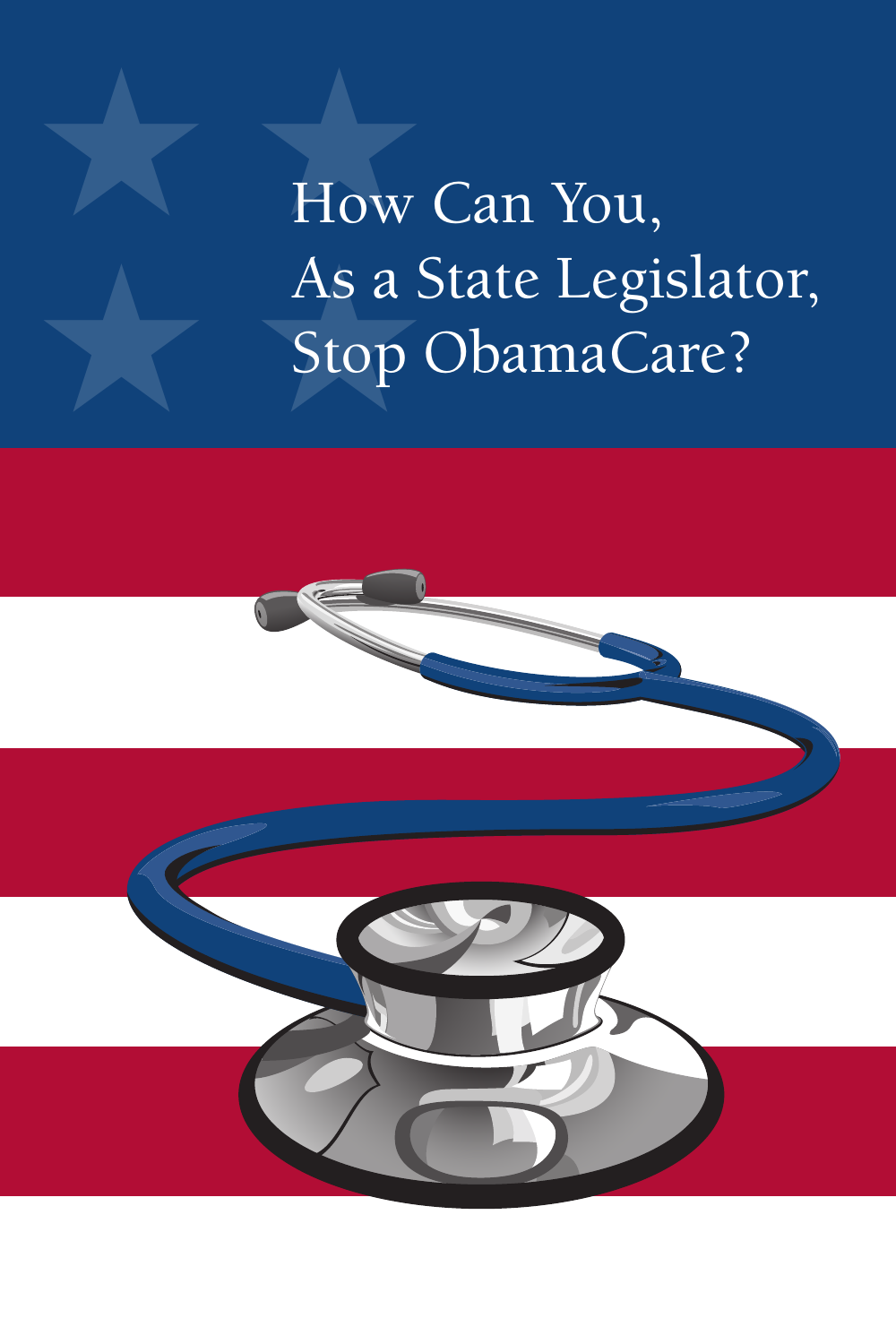

Decline to Build the ObamaCare Edifice

*State legislators have a tremendous opportunity to fight the* Patient Protection and Affordable Care Act *through legislation, oversight, reframing the debate, and by enacting true healthcare reform at the state level.* 

**Introduce ALEC's** *Freedom of Choice in Health Care Act,* **the primary legislative vehicle for state pushback of the individual mandate and Canadian-style, single-payer health care.**

In 2008, ALEC endorsed this model language co-authored by the Goldwater Institute, Arizona's free-market think tank, and Dr. Eric Novack, a Phoenix-area orthopedic surgeon and founder of the U.S. Health Care Freedom Coalition.

The legislation—which can be introduced as a statute or a constitutional amendment—prohibits any person, employer, or healthcare provider from being compelled to purchase or provide health insurance; protects the right of a person or employer to pay directly for lawful healthcare services; protects the right of a health care provider to accept direct payment for lawful healthcare services, and protects the existence of a private health insurance market.

ALEC's *Freedom of Choice in Health Care Act*, if passed by statute, can provide a state-level defense against ObamaCare's excessive federal power. Particularly, the measure can provide standing to a state participating in current litigation against the federal individual mandate; allow a state to launch additional, 10th-Amendment-based litigation if the current lawsuits fail; and empower a state attorney general to litigate on behalf of individuals harmed by the mandate once it goes into effect in 2014.

If enacted as a constitutional amendment, ALEC's *Freedom of Choice in Health Care Act* will not only help defend against the federal individual mandate as indicated above, but it will also prohibit a Canadian-style, single-payer system, which legislators in some states have been advocating even before ObamaCare. And if ObamaCare is repealed, it will also prevent a state-level requirement to purchase health insurance.

In the 2010 session, 42 states introduced or announced ALEC's *Freedom of Choice in Health Care Act*. Six states (Virginia, Idaho, Arizona, Georgia, Louisiana, Missouri) passed it statutorily, and two states (Arizona, Oklahoma) passed it as a constitutional amendment.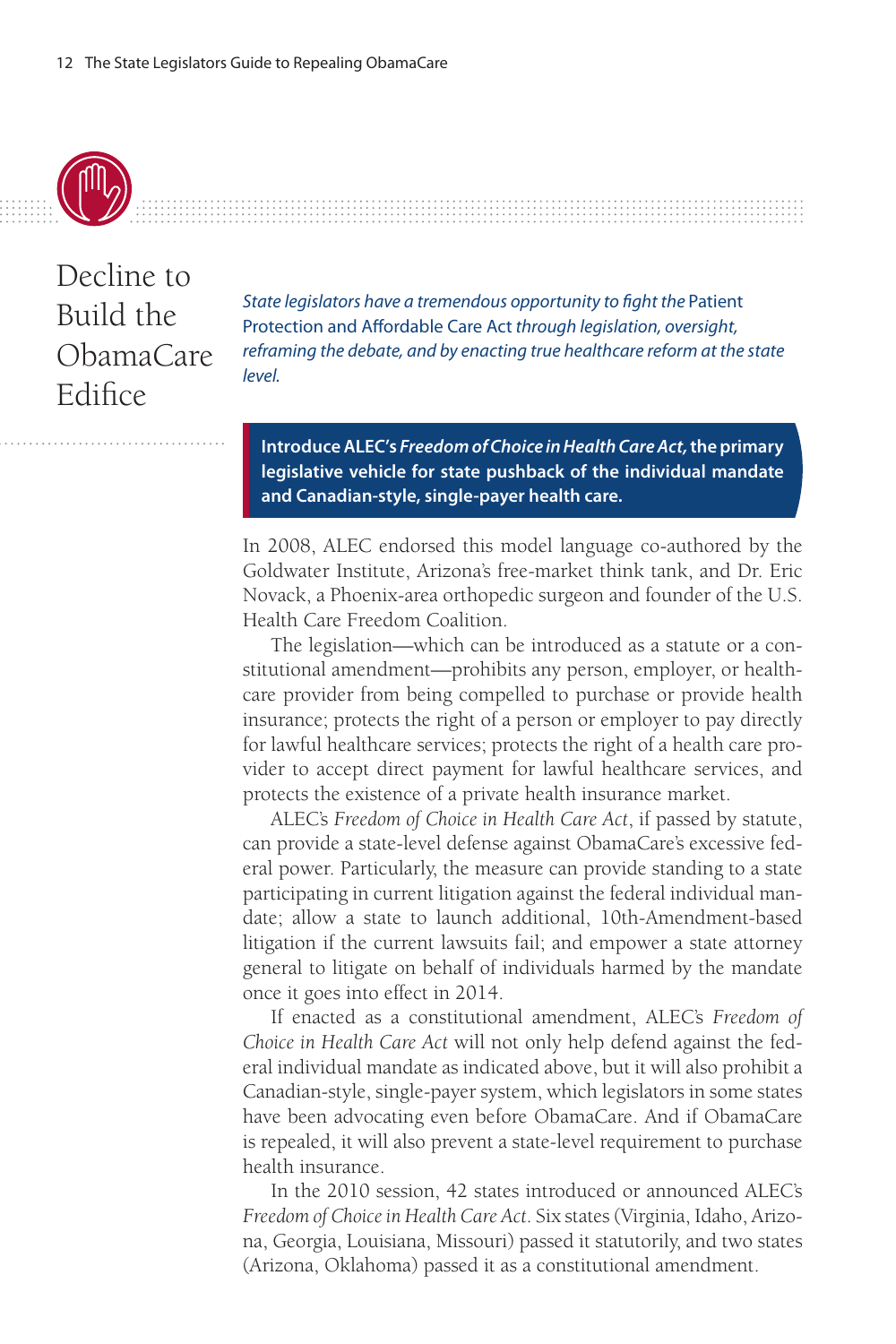More importantly, many of these states showed bipartisan opposition to the individual mandate. Virginia was the first state to pass the measure with a Democrat-controlled chamber; Louisiana was the first state to pass the measure with a Democrat-controlled legislature; and in Missouri, one in six Democrat primary voters pulled the lever for Proposition C, Missouri's *Freedom of Choice in Health Care Act* statutory referendum.

**Introduce a resolution supporting repeal of ObamaCare to send the repeal message to members of your state's congressional delegation.**

In the 2010 session, 23 states filed resolutions opposing the *Patient Protection and Affordable Care Act*, in whole or in part. Sample resolution language may be found in the first ObamaCare repeal bill prefiled for the 2011 session—Kentucky House Joint Resolution 8.

**Enact a moratorium on ObamaCare rulemaking which will allow your state to focus its limited regulatory resources on core functions of government.**

Last year, North Carolina Gov. Bev Perdue and Washington Gov. Christine Gregoire signed executive orders suspending their states' rulemaking processes in favor of job growth and economic recovery, although the orders did not specifically include the *Patient Protection and Affordable Care Act*. Arizona Gov. Jan Brewer went even further by ordering state officials to abandon ObamaCare-related rulemaking in January 2009. In November 2010, Wisconsin's Gov.- Elect Scott Walker urged incumbent Gov. Jim Doyle to halt implementation of ObamaCare and other state projects that "would put [Wisconsin] in a more challenging spot when it comes to the next budget." The devastating economic consequences resulting from the law should persuade other states to do the same.

**Introduce legislation authorizing your state to seek a federal waiver of ObamaCare's medical loss ratio requirement which will help your state delay implementation of this provision until 2014.**

The new medical loss ratio requirement—which requires insurers to spend 80-85 percent of health insurance premiums on medical care—will likely leave only large insurance companies in the market, as many small insurers may be ill-equipped to comply with the new rules. This will lead to less consumer choice and higher prices,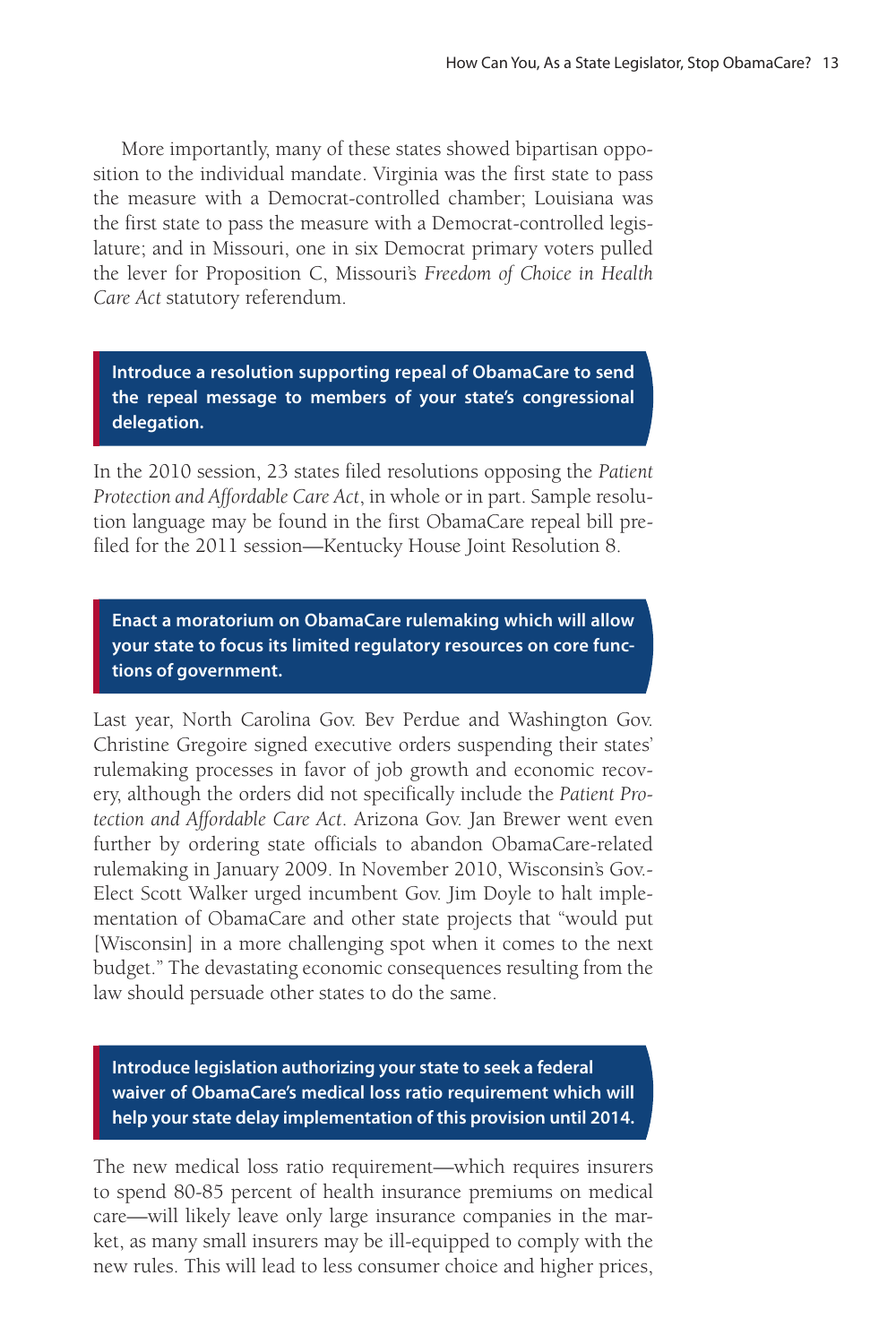and may also force consumers to lose popular coverage options such as high-deductible and "mini med" health insurance policies.

Seven states (Iowa, Maine, Florida, Georgia, Oklahoma, South Carolina, West Virginia) have signaled that they will petition the U.S. Department of Health and Human Services (HHS) for a blanket exemption that includes all insurance carriers within their states, citing a "disruption" or "destabilization" in the individual insurance market if the new provision takes effect before 2014.

#### **Reject ObamaCare discretionary grants that aid in the federal takeover of state health insurance regulation.**

Through its grantmaking, the *Patient Protection and Affordable Care Act* conscripts states into enforcement arms of federal policy. While these grants may be attractive to cash-strapped states, federal funding comes with federal strings. It is unlikely that HHS will allow states that accept federal grants to ignore federal mandates.

Many states have already refused federal grants designed by Congress to enforce or implement ObamaCare. In 2010, then-Minnesota Gov. Tim Pawlenty signed an executive order prohibiting state agencies from applying for ObamaCare-related discretionary grants. Two states (Alaska, Minnesota) declined federal funding to help set up health insurance exchanges. Five states (Alaska, Wyoming, Iowa, Georgia, Minnesota) rejected federal "rate review" grants that would have required state insurance officials to enforce new federal rules against "unreasonable premium increases." And only one state (Connecticut) has accepted federal dollars to expand its Medicaid population in advance of the 2014 deadline.

The *Patient Protection and Affordable Care Act* also offered states "free" federal money if they set up new, temporary high-risk insurance pools. (Many states had already enacted a high-risk pool on their own, but in an odd twist, Congress wanted those states to set up a second pool to undercut the ones already in place.) Twentythree states rejected these "free" funds, citing inadequate funding and other concerns. Instead, these states have let the federal government set up the new pools for their citizens.

#### **Decline to enforce ObamaCare's "consumer protections" if such enforcement authority does not already exist in your state.**

The New York Times reports that insurance commissioners in half the states lack clear statutory authority to enforce new federal mandates on insurers, including the ban on pre-existing conditions for child-only coverage and the requirement that "children" may stay on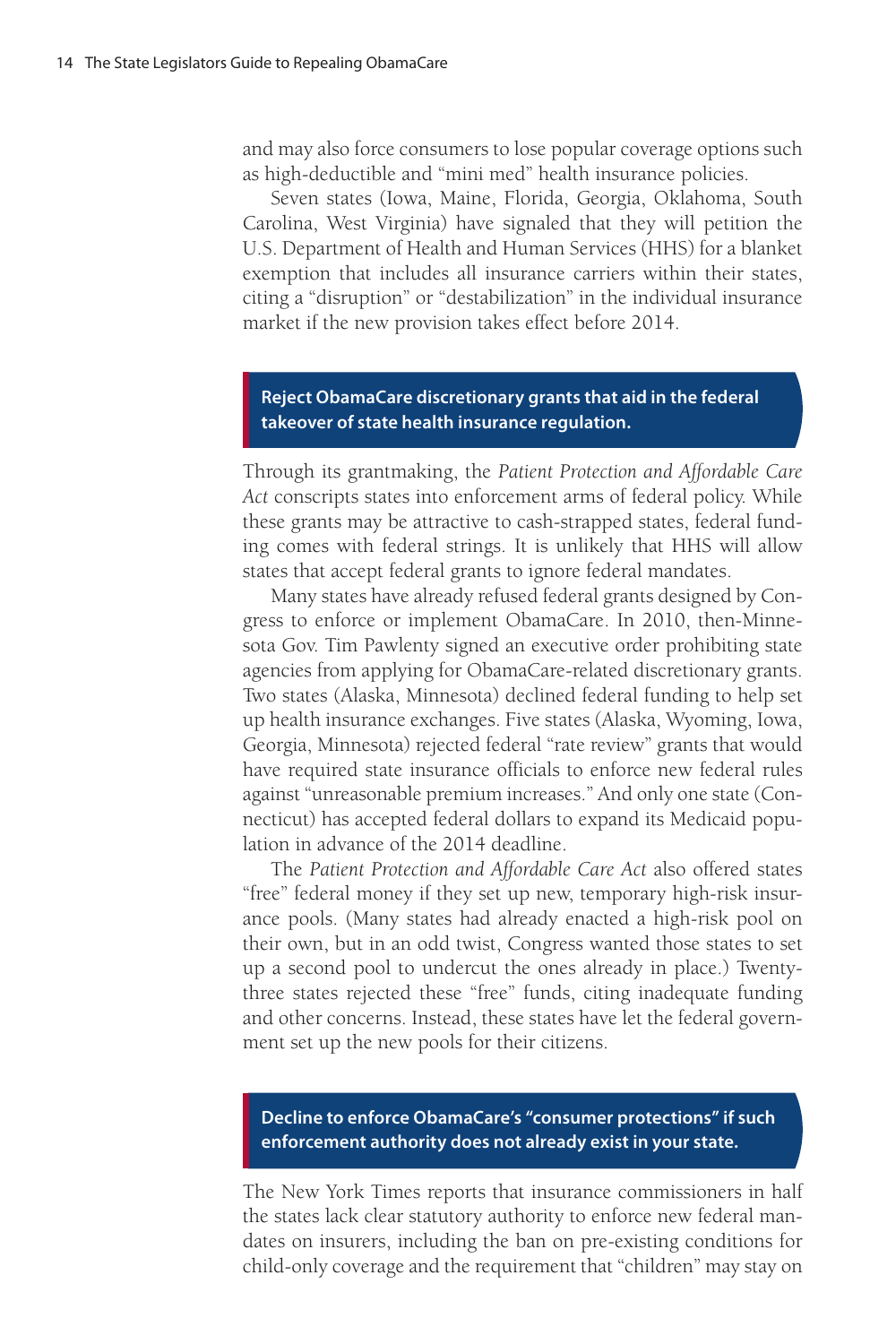their parents' insurance policies up to age 26.

A state will not be able to lessen the impact of the *Patient Protection and Affordable Care Act* simply because it chooses to enforce the law. In reality, states will only be able to tinker at its edges, or seek minor concessions from Washington. And so ObamaCare presents the following choice for legislators: expend limited state resources to enforce the law, or step back and let the federal government enforce the law on its own.

The choice is clear. States should let federal bureaucrats spend their own time, money, and political capital to enforce the *Patient Protection and Affordable Care Act*. Georgia Senate Bill 399, filed in the 2010 session, is one possible way to act accordingly. It provides model language that requires specific legislative authority before the state chooses to enforce any federal health reform provision.



This research should include increases in premiums as a result of new regulations; Medicaid/SCHIP enrollment growth and related state spending; the number of individuals and employers forced to drop coverage they currently have; the reduction of choice and competition in the private insurance market; and the amount of state funds allocated to enforcement. The information gives state leaders two key pieces of information: a state's fiscal and health condition prior to full enactment of the *Patient Protection and Affordable Care Act*, and the precise, state-level effects of the new law as it is implemented. Grassroots activists and citizens, meanwhile, will be able to use this information to ensure that ObamaCare supporters are keeping their promises.

#### **Hold public hearings and establish standing legislative committees to examine ObamaCare's implementation and impact.**

Since the *Patient Protection and Affordable Care Act* was enacted, Congress has exercised little oversight over HHS Secretary Kathleen Sebelius and her implementation of the new law. State legislators can fill this void by holding regular, public hearings and inviting



Appropriate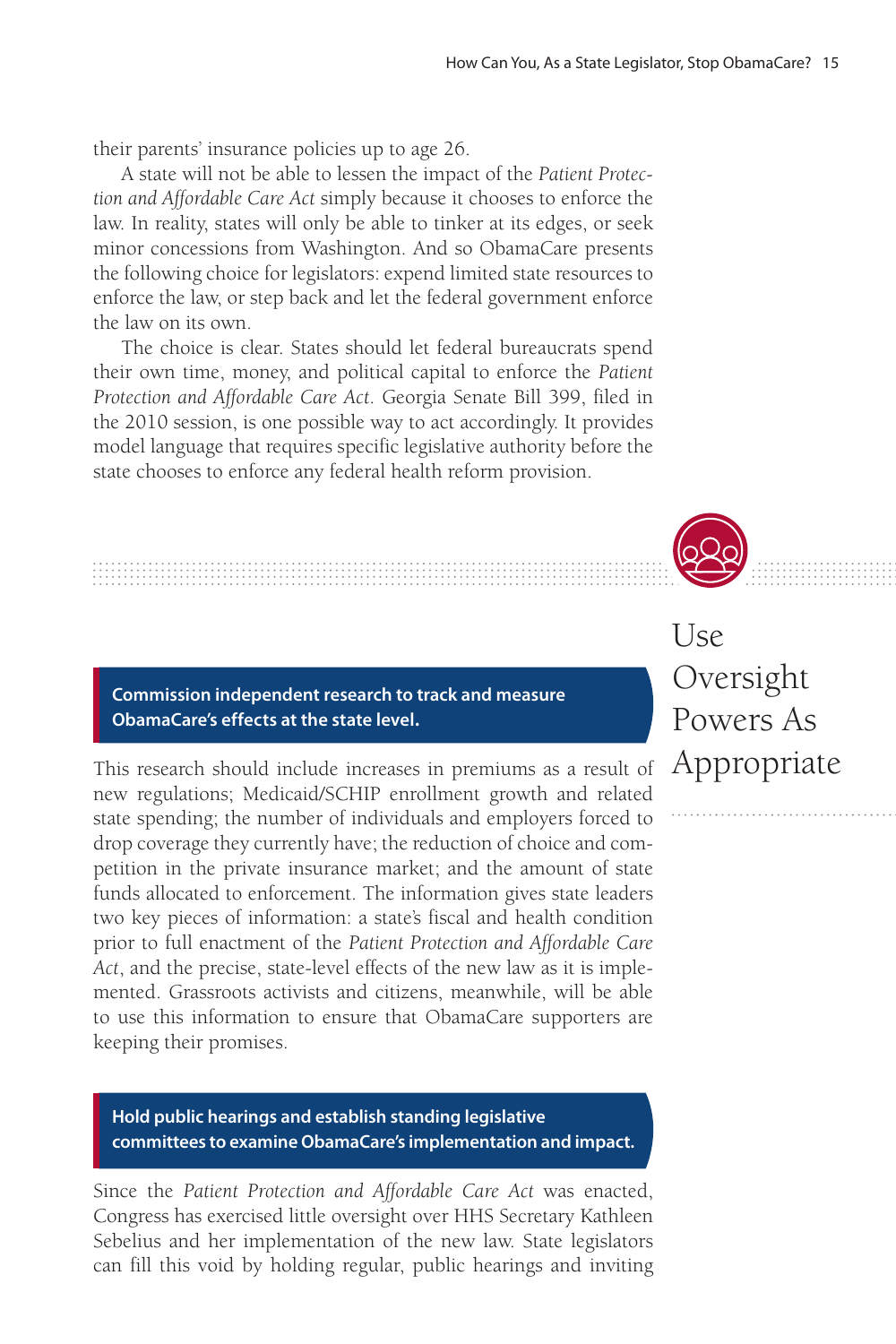HHS officials and members of their state's congressional delegation to explain the law and its implementation. Standing legislative committees can invite small businesses, doctors, seniors, and others to discuss the law's impact at the local level.

#### **Participate in the ObamaCare rulemaking and comment process to the extent possible.**

As with all federal laws, the *Patient Protection and Affordable Care Act*  gives the public a certain window to comment on proposed regulations. State legislators, charged with overseeing the implementation of many features of ObamaCare, should continually make on-therecord statements of how the law burdens their states.

In October 2010, the state of Utah submitted its own response to the federal request for comments (RFC) on implementing health insurance exchanges. In the RFC, Utah—which had already established a loosely-regulated exchange on its own—petitioned the federal government to allow states maximum flexibility as it certifies state-designed exchanges.

You can engage in the ObamaCare rulemaking process first by using the Kaiser Family Foundation's online implementation timeline at http://healthreform.kaiser.org/timeline. Find the provisions that will affect your state the most, and then search for them at www. regulations.gov for comment deadlines and related information. Organizations like ALEC and The Heritage Foundation may also keep state legislators apprised of upcoming RFCs.

#### **Serve as a legislative check on agency and executive branch implementation of ObamaCare.**

In October 2010, Florida House Speaker Dean Cannon sent then-Florida Gov. Charlie Crist a cease-and-desist letter calling for a halt to executive and agency implementation of federal health reform.

In the order, Cannon alleged that Crist had commandeered state insurance regulatory resources in support of the *Patient Protection and Affordable Care Act*. He also wrote that Florida's "executive branch agencies implementing the law are doing so without waiting for clear and comprehensive guidance from the [l]egislature, the entity solely responsible for policymaking under Florida's constitution<sup>"</sup>

Legislators should be empowered to investigate how much their state is spending on implementation, and ensure that ObamaCarecompliant governors gain legislative approval before taking any further action.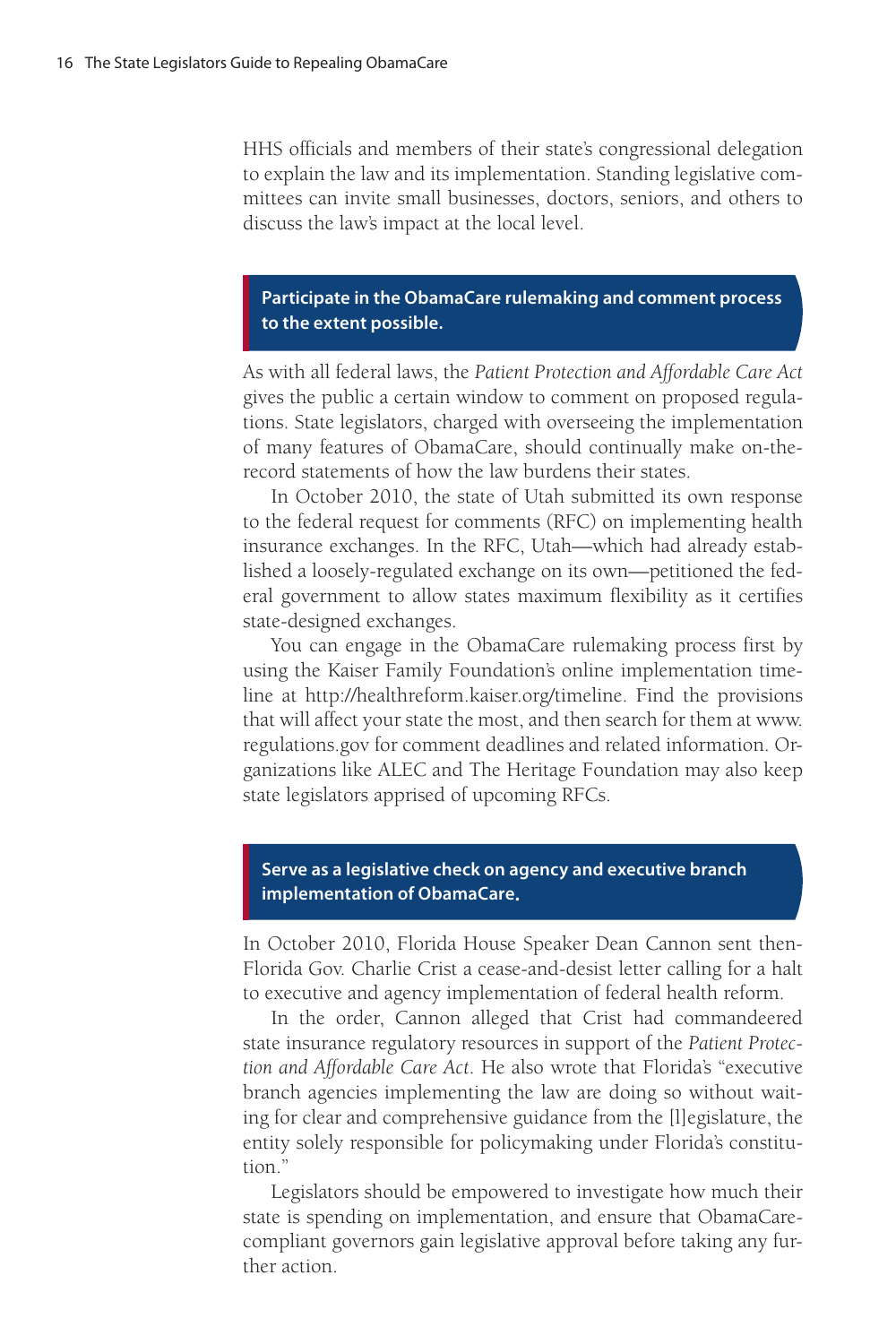

**Introduce study bills or make public calls for Medicaid "opt out" in 2014 as a way to shift the debate to the unintended consequences of ObamaCare's Medicaid mandates.** 

As a voluntary federal-state partnership, the Medicaid program is jointly funded and administered by the federal government and the states. All states have elected to join the Medicaid program, and the last state to do so was Arizona in 1982.

However, the *Patient Protection and Affordable Care Act* presents states with good reason to opt out of Medicaid altogether. First, the law requires that cash-strapped states extend their Medicaid programs to persons making up to 133 percent of the federal poverty level by 2014. In some states that will result in a near doubling of the Medicaid population. Until 2014, states are also required to maintain current rules for Medicaid eligibility because of ObamaCare's "maintenance of effort" requirement. Lawmakers looking to balance budgets will be forced to raise taxes or cut other state funding priorities, such as K-12 education or transportation. Finally, many conservative analysts predict that the law will further undermine state Medicaid authority once rulemaking begins.

The Heritage Foundation estimates that states could save nearly \$1 trillion by opting out of the Medicaid program, and that nearly every state would come out ahead even if it retains a state-only program for people needing long-term care services, currently the most expensive part of Medicaid in many states. People in Medicaid who are not in long-term care would likely qualify for more generous subsidies in the new health insurance exchanges. Doctors—who are paid at paltry Medicaid rates—would also get more generous, Medicare-level reimbursements through the exchanges.

State officials are increasingly calling for termination of the Medicaid program if ObamaCare's Medicaid mandates are not delayed or repealed in favor of more innovative approaches, like block grants or medical savings accounts. The state of Texas—which has the third-largest Medicaid program in the country and also faces a \$21 billion budget shortfall—is leading the opt-out charge, as it stands to save more than \$60 billion by transitioning Medicaid beneficiaries into the exchanges. And in Washington, Alabama, South Carolina, Wyoming, and Nevada, state officials have said that the option is on the table.

Reframe the Debate on ObamaCare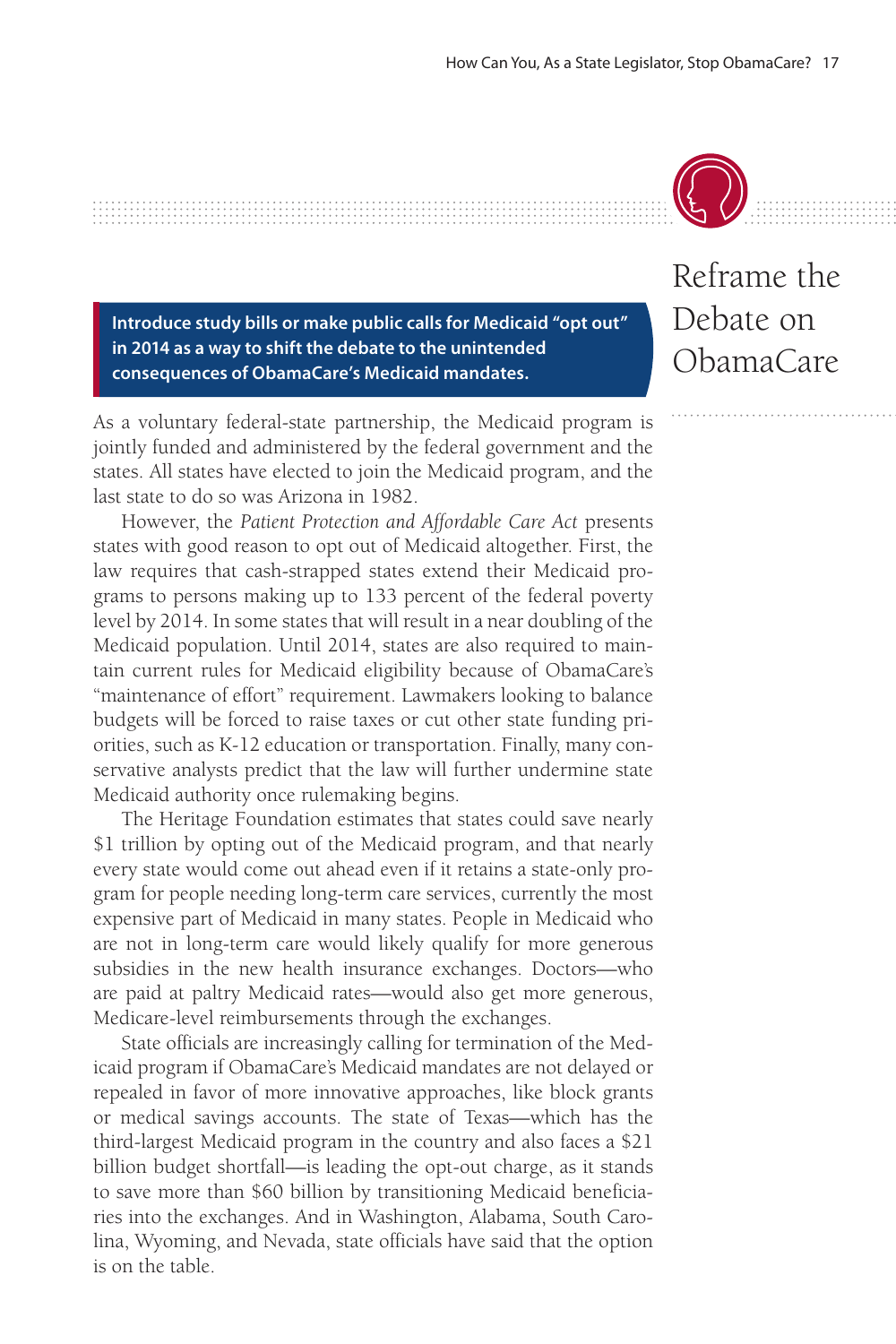**Introduce study bills or make public calls for "public employee opt out" to focus attention on the unintended consequences of ObamaCare's employer mandate.**

The states collectively employ more than 3.8 million workers, and in 2014 would be subject to the mandate along with businesses that employ more than 50 full-time workers. Employers that do not comply with the mandate, or who do not offer health coverage approved by the federal government, must pay a penalty of \$2,000- \$3,000 per full-time worker.

In October 2010, then-Tennessee Gov. Phil Bredesen announced in The Wall Street Journal that his state could save \$146 million per year by terminating state employee health coverage in 2014 and shifting those workers into the new health insurance exchanges. Bredesen's calculations even took into account the \$2,000 per-worker penalty and giving state workers extra money so they would not have to pay additional out-of-pocket costs when purchasing coverage in the exchanges. Bredesen concluded with an ominous warning for ObamaCare supporters:

"The consequence of these generous subsidies will be that America's health reform may well drive many more people than projected out of employer-sponsored insurance and into the heavily subsidized federal system. Perhaps this is a miscalculation by the Congress, perhaps not. One principle of game theory is to think like your opponent; another is that there's always a larger game."

#### **Recruit unlikely allies and demonstrate broad-based opposition to the individual mandate.**

Jane Hamsher, founder of the progressive blog FireDogLake.com, argued in The Huffington Post that the individual mandate "forces you to pay 8 percent of your income to private insurance corporations—whether you want to or not." Former Democratic National Committee Chair Howard Dean criticized the individual mandate on MSNBC, saying "Academically you want a mandate. The American people aren't going to put up with a mandate."

Liberty-minded legislators may have serious disagreements with progressive-minded legislators on the area of health care, but they should look for opportunities to reach across the aisle in opposing the individual mandate. Bipartisan efforts have already begun at the federal level, where U.S. Sens. Scott Brown (R-MA) and Ron Wyden (D-OR) have sponsored legislation that would allow states to opt out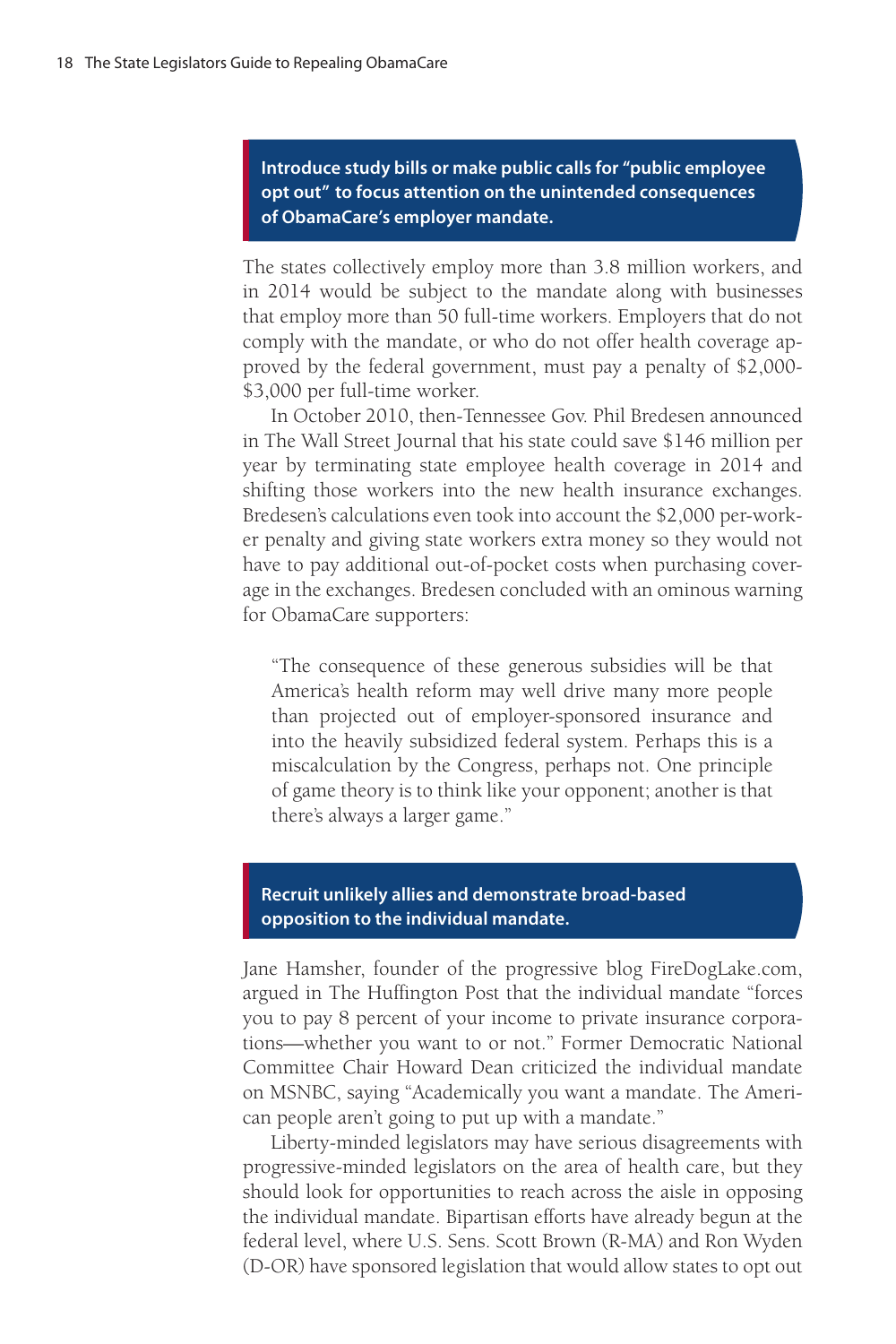of the individual mandate beginning in 2014. The Brown-Wyden proposal is not likely to be effective, as it allows an opt-out only to states that meet coverage goals set up by ObamaCare. In short, it accepts that the federal government can dictate the "right" amount of coverage—hardly a position that state legislators can agree with. Still, Brown-Wyden is a useful reminder that it is important to forge alliances across the ideological spectrum.

**Engage key stakeholders in an "adult conversation" about ObamaCare's impact on state funding priorities.** 

When asked by a Politico reporter about the issues Republicans should run on, New Jersey Gov. Chris Christie famously replied, "They should be talking about treating people like adults and telling them the truth: we're in huge trouble. And it's going to mean cutting back on a lot of things that folks either have become used to or in a perfect world would like to have."

Indeed, according to the National Association of State Budget Officers, in 2010, 21 states made spending cuts in transportation, 37 states cut law enforcement spending, and 35 states cut K-12 education spending. And these cuts were made prior to "health reform."

The same lesson applies to state legislators faced with the *Patient Protection and Affordable Care Act*. The law not only requires states to expand their Medicaid programs, but its "maintenance of effort" provision prevents states from cutting Medicaid eligibility in order to balance the budget. This—coupled with declining tax revenues and a stagnant economy—will require states to make some tough choices.

Now is the time for state lawmakers to initiate an "adult conversation" in the public square about the impact of ObamaCare on K-12 education, transportation, law enforcement, and other state spending obligations. In August 2010, Nebraska Gov. Dave Heineman sent a letter to the state's teacher unions urging them to support ObamaCare's repeal in order to protect state education funding:

"As you know, the three largest components of the [s]tate's budget are state aid to education, the University of Nebraska and higher education, and Medicaid. Increased Medicaid funding is likely to result in less funding for education.

"I am writing today to encourage you and your board to support the repeal of this federal health care law. If you sit silently by, I am going to assume that your lack of action is tacit support for increased Medicaid funding and the likely reduction in funding for education."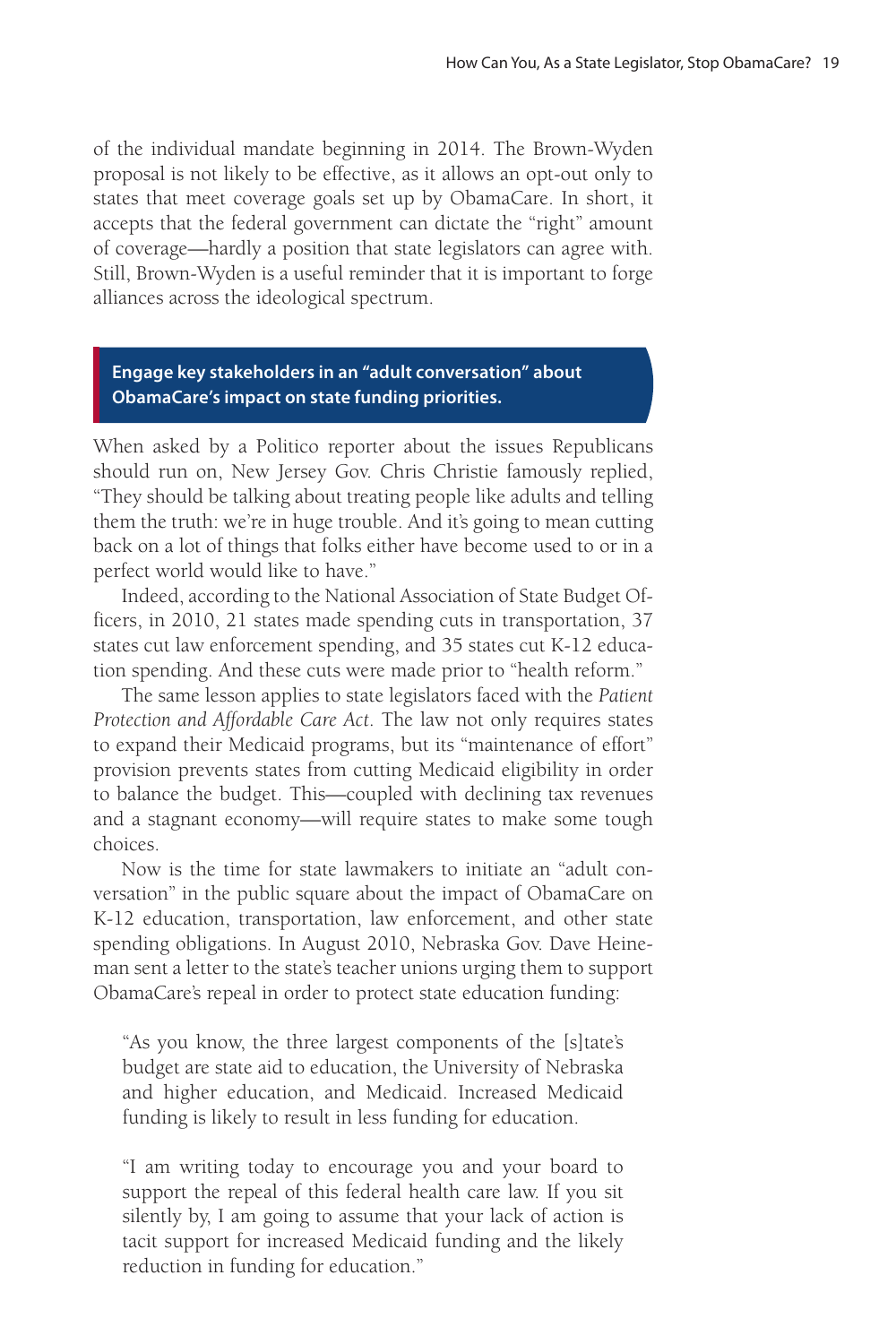

Promote Health Care Freedom Using ALEC Model Legislation

Playing defense against the *Patient Protection and Affordable Care Act* is essential in taming excessive federal power. But true reform means that state legislators cannot "just say no" to the designs of Congress. The 10th Amendment affirms that states have a big role to play in policy matters "not delegated to the United States by the Constitution, nor prohibited by it to the States." Health care is no exception—and state legislators must move forward with a pro-patient, market-driven health reform agenda.

During the health reform debate, ObamaCare supporters consistently talked about three themes: security, affordability, and access. But the "solutions" put forth in the *Patient Protection and Affordable Care Act* will do little to fix the underlying problems with our healthcare sector—and are likely to make them even worse.

ObamaCare supporters rightly pointed out that too many Americans lose or are denied health coverage, or fear not having health insurance when they need it. Instead of fixing that problem, they enacted an individual mandate that penalizes the insured for not purchasing a government-defined benefits package; an employer mandate that incentivizes businesses to drop coverage for their workers; and "guaranteed issue" requirements on insurers that drive up the cost of coverage and cripple the private health insurance market.

ObamaCare supporters rightly pointed out that the cost of health insurance is too high and is spiraling out of control. Instead of fixing that problem, they enacted a host of policies that will lead to skyrocketing health insurance premiums, increased spending and public debt, and higher taxes on insurance plans, medical devices, and prescription drugs.

ObamaCare supporters rightly pointed out that poor and uninsured Americans often lack access to care that meets their health needs. Instead of fixing that problem, they enacted a Medicaid expansion that puts pressure on already-overburdened state budgets and taxpayers, and leaves the "newly-insured" with a Medicaid program that restricts access to care and results in poor health outcomes.

State legislators can, and should, do better. ALEC's model legislation can bring about reform that, unlike ObamaCare, will address the challenges that Americans face. This legislation promotes three separate but related goals: bringing health security, making health insurance and health care affordable, and increasing access to health care for the poor.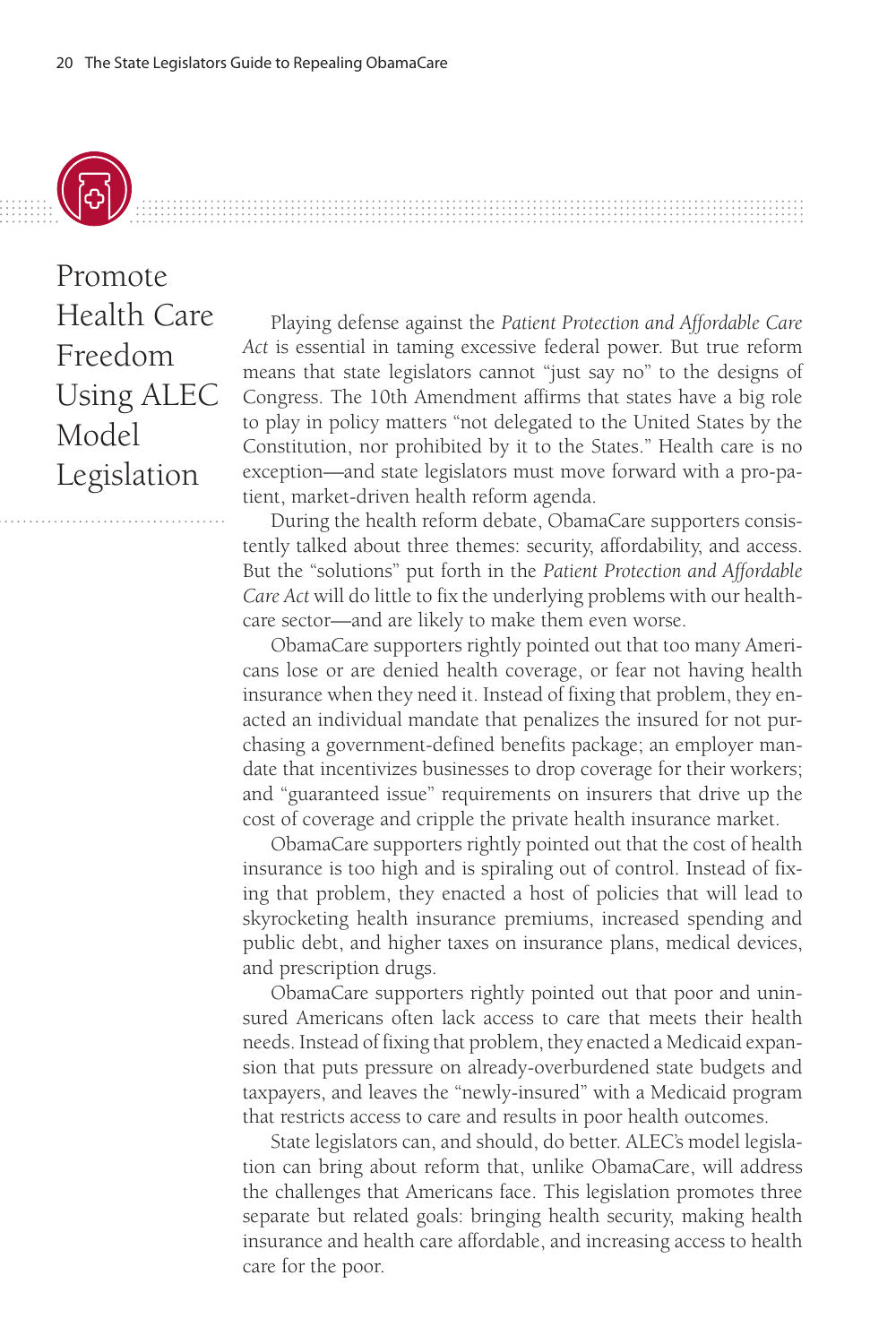

ALEC's *High Risk Health Insurance Pool Act* protects people with pre-existing conditions, as well as the medically-uninsurable, by allowing them to purchase more affordable health insurance through a state- and industry-funded high-risk pool. Thirty-five states have already created high-risk pools, which guarantee access to health insurance for everyone—without mandates or price controls that distort the market for those who have health insurance.

ALEC's *Rescission External Review Act* safeguards against excessive health insurance company rescissions and provides for an independent, external review when health coverage is rescinded.

ALEC's *Health Care Sharing Ministries Freedom to Share Act* protects health care sharing ministries—voluntary, health care cost-sharing arrangements among those with similar beliefs—by exempting them from regulation in the state insurance code. Ten states have specific regulatory exemptions for health care sharing ministries, through which more than 100,000 Americans share more than \$60 million per year for one another's health costs.

ALEC's *Health Care Sharing Ministries Tax Parity Act* supports those who pay for medical bills through health care sharing ministries. It gives them a state income tax deduction or credit for health care sharing expenses when such a deduction or credit is allowed for traditional health insurance.

ALEC's *Cancer Drug Donation Program Act* establishes a voluntary program through which cancer patients can donate their unused prescription drugs to uninsured or underinsured patients. Seven states have established repositories to secure prescription drug access for cancer patients.

ALEC's *Organ Donation Tax Deduction Act* provides a \$10,000 state income tax deduction for qualified expenses related to living organ donation. Sixteen states have enacted this model legislation, which helps cover the costs of organ-donation expenses not covered by traditional insurance.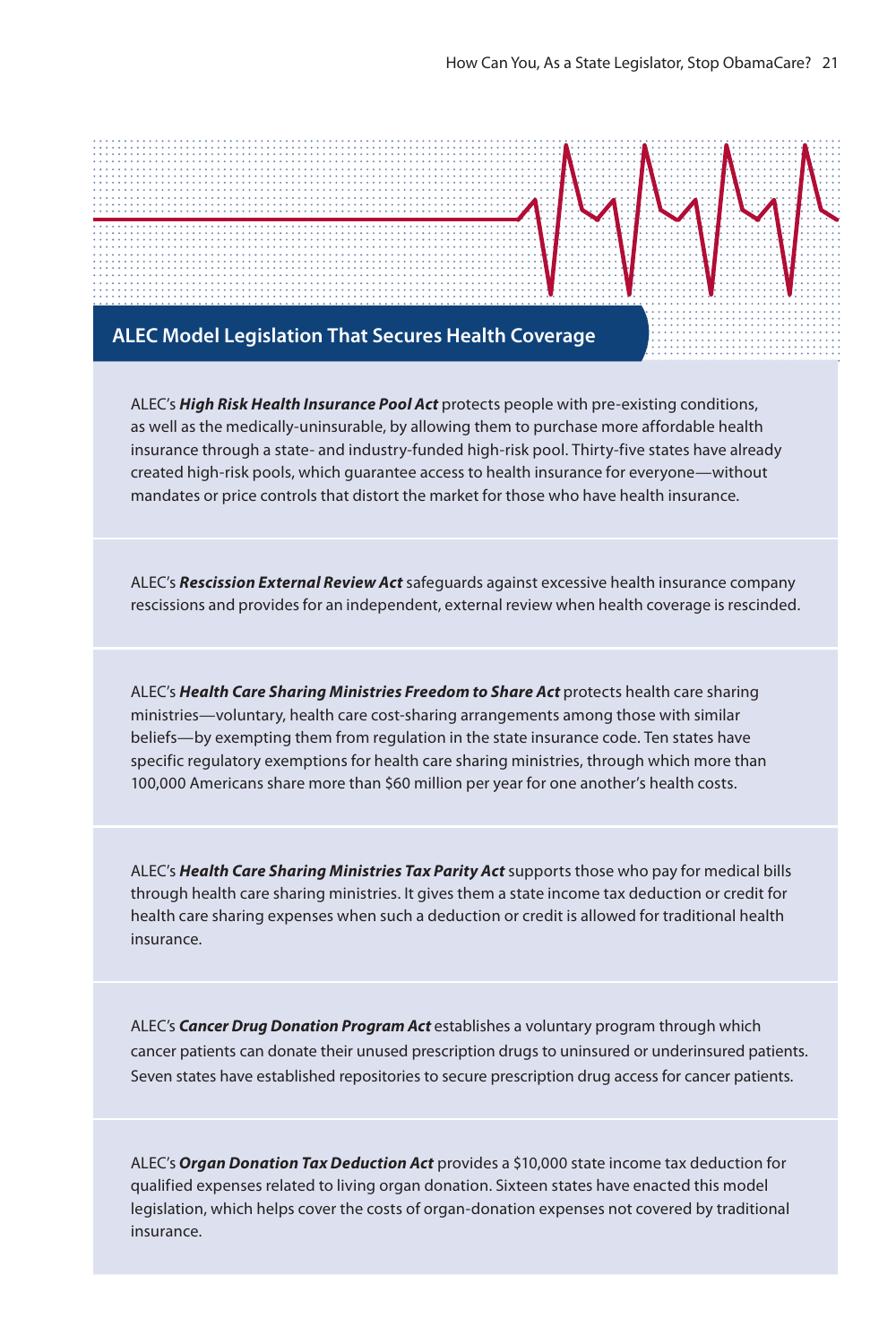

ALEC's *Health Care Choice Act for States* allows people to purchase quality, affordable health insurance across state lines. Currently, individuals can only purchase coverage sold within their state's borders—a policy that prohibits millions of Americans from gaining meaningful coverage that may be available in other states. In 2010, 19 states introduced—and Wyoming enacted—this legislation that expands coverage choices and lowers costs.

ALEC's *Mandated Benefits Review Act* provides an institutional check on mandated health insurance benefits—often steamrolled into existence by politcally-active interest groups which individuals are required to "purchase" if they want to buy health coverage at all. Twentynine states have enacted some kind of mandated benefits review, which helps curb high-cost mandates that keep health coverage unaffordable.

ALEC's *Affordable Health Insurance Act* gives tax breaks to individuals, employers, and insurers who buy or sell affordable, high-deductible health plans (HDHPs) compatible with Health Savings Accounts (HSAs). According to America's Health Insurance Plans, in 2010 more than 10 million Americans were covered by an HDHP or an HSA.

ALEC's *Health Care Tax Relief Equity Act* eliminates discriminatory treatment of individuals who purchase insurance on their own. The act allows state tax credits for both the purchase of individual health insurance policies and out-of-pocket medical expenses. Currently, only businesses receive tax breaks when they purchase health insurance for their workers; individuals purchasing health insurance must do so with "after tax" dollars. Among its faults, current tax policy discourages people from buying insurance that they can take from job to job.

ALEC's *Patient's Right to Know Act* requires medical providers and insurers to provide cost estimates to patients upon request. Medical price transparency allows patients to better plan for the cost of major medical expenses, and introduces elements of competition to the healthcare marketplace.

ALEC's *Taking the Best: ALEC's Comprehensive Medical Liability Reform Act* promotes medical liability reform with legislative language from states that have already enacted successful reforms. Medical liability reform will help address the rising cost of medical malpractice insurance that threatens access to medical care and keeps health costs high for providers and patients.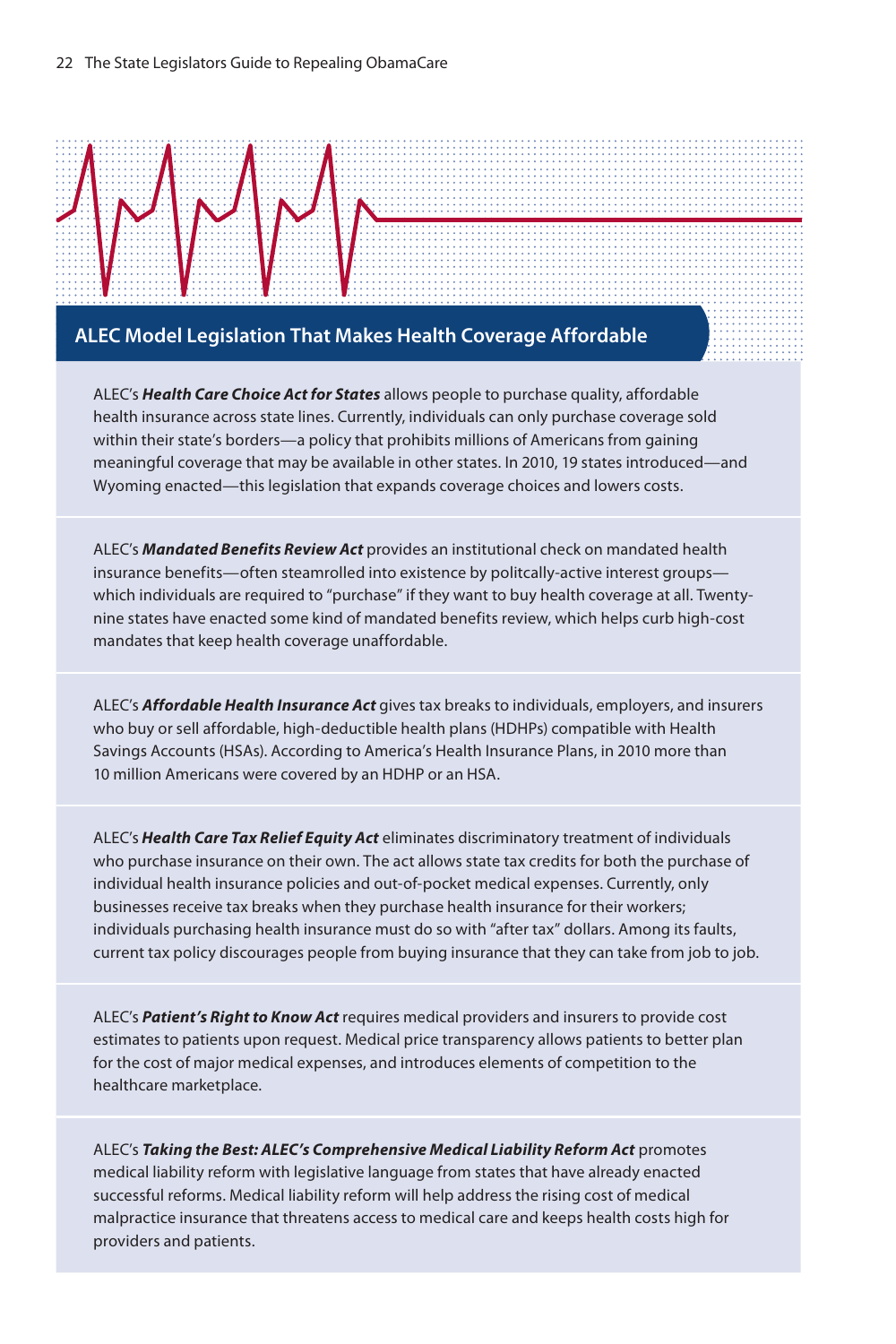

#### **ALEC Model Legislation That Ensures Health Coverage Access for the Poor**

ALEC's *Patients First Medicaid Reform Act* establishes Medical Savings Accounts for Medicaid beneficiaries, and allows them to use their accounts to purchase a high-deductible health policy and pay for out-of-pocket medical expenses. Many Medicaid patients are now unable to see a doctor due to Medicaid's low reimbursement rates—providers, on average, receive about 60 cents for every dollar of Medicaid care they provide. If these patients have private insurance, which pays doctors more than Medicaid, doctors will have more of a financial reason to see them. As a result, they will have better access to the care they need.

ALEC's *Medicaid Consumer-Directed Care Act* establishes a "cash and counseling" program for aged and disabled Medicaid beneficiaries, which will provide them with more independence, flexibility, and choice in arranging their care. A "cash and counseling" model gives Medicaid beneficiaries a cash allowance so that they can purchase the long-term care services of their own choosing, and also provides a case manager to assist them in making health and financial decisions.

ALEC's *SCHIP Anti-Crowd Out Act* encourages the use of private insurance by offering premium assistance to people who are eligible for SCHIP, but also have access to employer-sponsored coverage.

ALEC's *Long Term Care Tax Credit Act* allows a state income tax credit for up to 20 percent of the premium cost for long-term care insurance. Many middle- and upper-class seniors artificially impoverish themselves with questionable "estate planning" techniques in order to gain Medicaid long-term care benefits. Encouraging those seniors to purchase private, long-term care insurance will help preserve the Medicaid safety net for the truly needy.

ALEC's *Medicaid Optional Benefits Evaluation Act* requires a legislative evaluation of proposed, "optional" Medicaid benefits before they are enacted. This institutional check on optional Medicaid benefits will help keep Medicaid costs low and preserve the financial viability of existing Medicaid benefits.

ALEC's *Medical School Loan Repayment Act* encourages physicians to practice in underserved areas by requiring the state to repay up to \$50,000 in medical school loans, if the physician agrees to practice primary care in a "medical shortage" area of the state.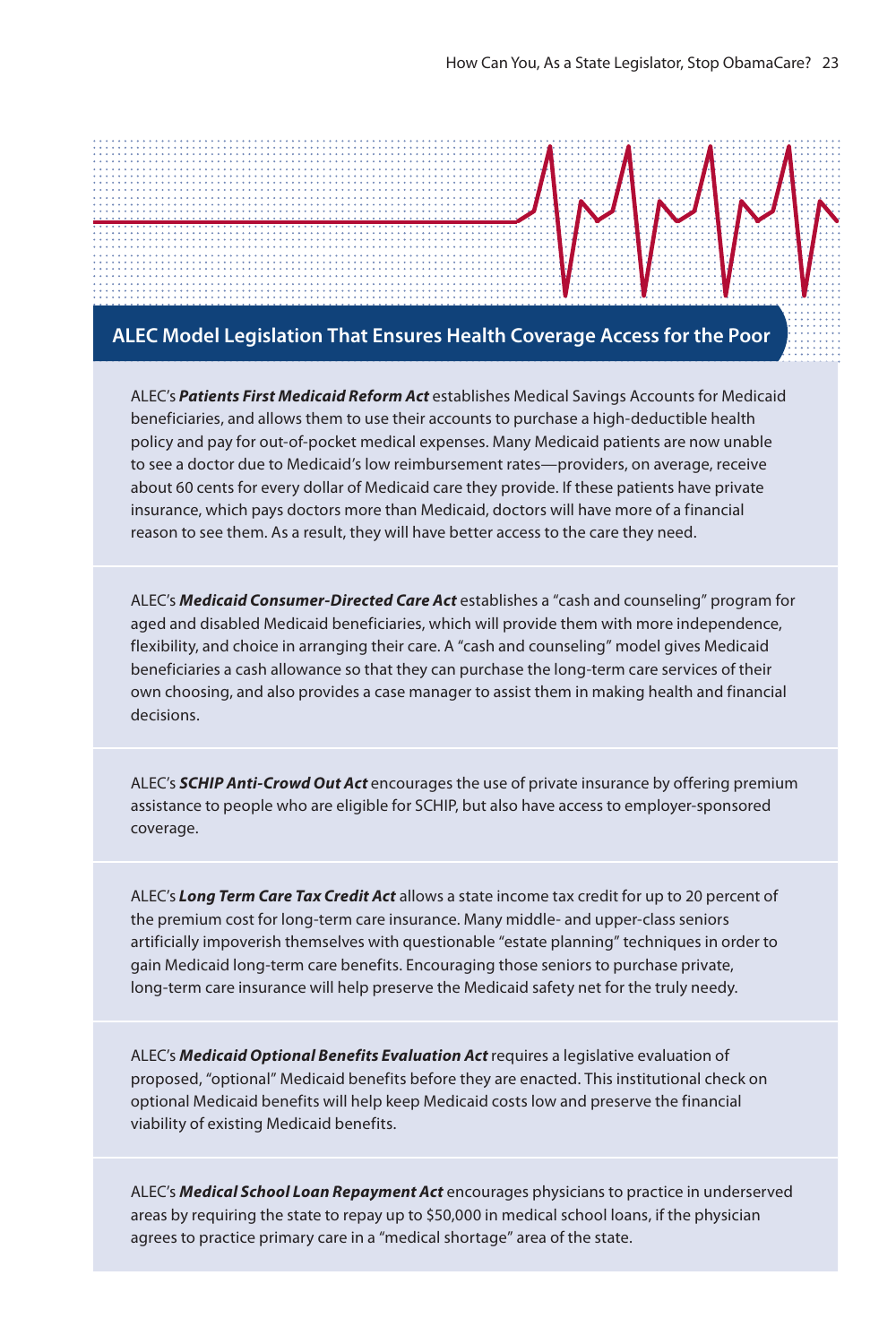

#### Resources

#### HEALTH CARE AND THE CONSTITUTION

Dave Roland, "Health Care Policy and Constitutional Rights: The Health Care Freedom Amendment," *Inside ALEC*, July 2010

Ilya Shapiro, "State Suits Against Health Reform Are Well Grounded in Law–And Pose Serious Challenges," *Health Affairs*, June 2010

Clint Bolick, "Health Care Freedom Act Q&A," The Goldwater Institute, February 2, 2010

#### OBAMACARE AND THE STATES

Michael D. Tanner, *Bad Medicine: A Guide to the Real Costs and Consequences of the New HealthCare Law*, Cato Institute, 2010

Edmund Haislmaier and Brian Blase, "Obamacare: Impact on the States," Heritage Foundation Backgrounder No. 2433, July 1, 2010

#### MEDICAID REFORM

Michael Bond, "Reforming Medicaid in Florida," James Madison Institute Backgrounder No. 65, April 2010

John C. Goodman, Michael Bond, Devon M. Herrick, and Pamela Villareal, "Opportunities for State Medicaid Reform," National Center for Policy Analysis Policy Report No. 288, September 28, 2006

#### INDIVIDUAL AND EMPLOYER MANDATES

Michael Cannon, "All the President's Mandates: Compulsory Health Insurance Is a Government Takeover," Cato Institute Briefing Paper No. 114, September 23, 2009

*The Case Against Mandated Employer-Provided Employee Health Insurance*, National Federation of Independent Business Research Foundation, February 2009

#### INSURANCE REGULATION

*2011 State Legislators Guide to Health Insurance Solutions*, Council for Affordable Health Insurance, American Legislative Exchange Council, and Heartland Institute, 2011